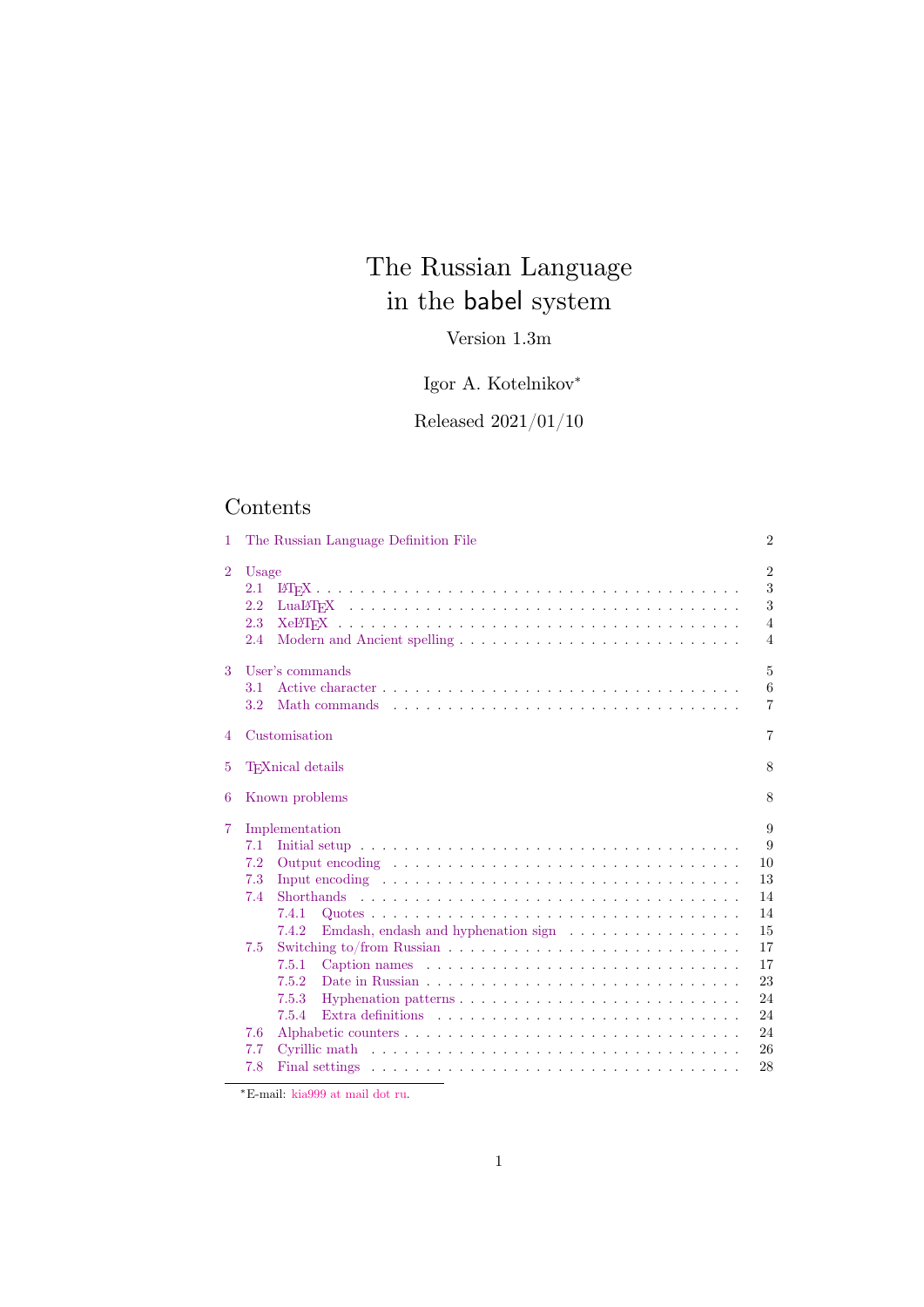### 8 Change History 28

9 Index 29

## [1 The Rus](#page-27-0)sian Language Definition File

<span id="page-1-0"></span>[The file](#page-28-0) russianb.  $1df^1$  is the source file for the Russian Language Definition file russianb.ldf to be loaded by the babel package with the option russian. It was derived by Igor A. Kotelnikov from the original version of russianb.ldf, first released by Olga Lapko and Johannes Braams and then adapted to the T2\* and X2 Cyrillic encodings [by](#page-1-2) Vladimir Volovich and Werner Lemberg.

Starting the version 1.2, russianb.ldf is designed to work both with legacy non-unicode (8-bit) and new Unicode encodings of the source document files (input encodings) and of the font files (font encodings). This is achieved by excluding (by passing) the  $\csc r$ ... macros, which map every letter in a source file with given input encoding to a corresponding code point in a font file with a given font encoding when running modern engines, such as  $\text{Luaf}(\mathbb{F}_K)$  or  $\text{Ke}(\mathbb{F}_K)$ , in native Unicode mode instead of legacy engines, such as LAT<sub>EX</sub> or PDFLATEX, or Unicode engines in a compatibility (8-bit) mode. A few obsolete and controversial macros has been eliminated in first public release of version 1.2 of russianb.ldf.

The version 1.3 of russianb.ldf has been adapted to new features introduced in the version 3.9 of the babel package. In particular, the language attribute ancient has been introduced to support typesetting ancient and Church Slavonic books.

### 2 Usage

<span id="page-1-1"></span>Typesetting Russian texts implies that a special input and output encodings should be used. Input encodings are those which are used in source (.tex) file. Output encoding is also known as the font encoding. It is implemented within the font files.

Generally, the user may choose between different available Cyrillic encodings. The current support for Cyrillic uses LH family of MetaFont fonts and theirs Postscript versions such as CM-super. LuaLAT<sub>EX</sub> and XeLAT<sub>EX</sub>, being the Unicodebased succeeders of LAT<sub>EX</sub>, allow also for any Open Type (OTF) and True Type (TTF) fonts which have Cyrillic script, e.g. Computer Modern Unicode, Linux Libertine, and many other system fonts that came with Linux, Mac and Windows operating systems.

With the advent of Unicode, LATEX community are moving towards eliminating all existing encodings in favor of Unicode, but nowadays one should take care when switching from LATEX to LuaLATEX or XeLATEX since different packages should be loaded for those compilers.

Since earlier versions babel did not support XeLAT<sub>E</sub>X (at least for some languages including Russian), the polyglossia package was generally recommended in the past for use with XeLT<sub>F</sub>X as a replacement for babel. Nowadays, babel can be used with any engines, including  $\angle$ FFX, PDF $\angle$ FFX, Lua $\angle$ FFX, and

<span id="page-1-2"></span><sup>&</sup>lt;sup>1</sup>The file described in this document has the version number 1.3m and was last revised on 2021/01/10.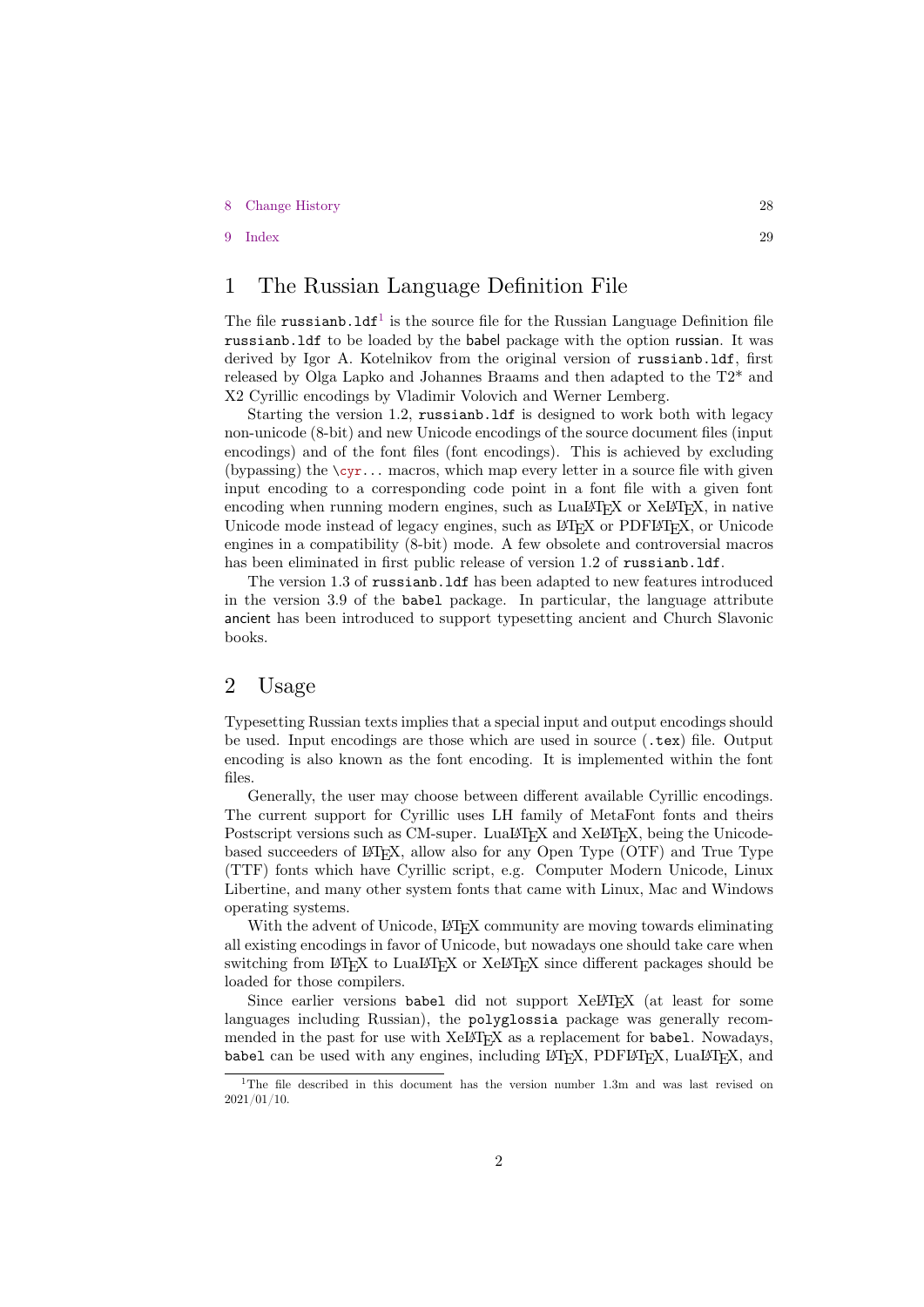XeLATEX. Nevertheless some troubles may occur with some languages which have no promptly updated .ldf files.

### $2.1$  LAT<sub>E</sub>X

When user's document is compiled with latex.exe or pdflatex.exe, recommended set of packages includes the inputenc and fontenc packages. They should be loaded before babel, for example,

```
\usepackage[T1,T2A]{fontenc}
\usepackage[utf8]{inputenc}
\usepackage[english,russian]{babel}
```
Some variations in the order of loading the packages are allowed in this case but it is better to follow one and the same convention at all circumstances: the babel package should go last, and fontenc must be the first.

Input encoding should be declared as option to the inputenc package. Known Cyrillic encodings include cp866 (MS DOS), cp1251 (Windows), koi8-u (UNIX) and their variants. Nowadays, this list is appended with utf8 input encoding.

Output encodings (also known as font encodings) are declared as options to the fontenc package. Known Cyrillic encodings are T2A, T2B, T2C, LCY, and X2; LWN is excluded from Russian support starting version 1.2 of russianb.ldf since LWN is excluded from the cyrillic bundle of related files.

### 2.2 LuaLAT<sub>F</sub>X

<span id="page-2-1"></span>If Unicode fonts are not available, LuaLATEX can run in compatibility (8-bit) mode to use same font as LATEX does. However the package inputence does not work with LuaLATEX and should be substituted with luainputenc. Source file is to be converted to UTF8 (Unicode-8) encoding; it is the only input encoding accepted by LuaLATEX. The 8-bit mode is invoked by the following sequence of packages:

```
\usepackage[T1,T2A]{fontenc}
\usepackage[lutf8]{luainputenc}
\usepackage[english,russian]{babel}
```
The order of the packages is crucial for LuaLAT<sub>EX</sub> in 8-bit mode. Since both luainputenc and babel should know what font encoding is selected, the fontenc package should be loaded first. Legacy input encoding management for LuaTEX is needed only for compatibility with old documents. For new documents, using UTF-8 encoding and Unicode fonts is strongly recommended. You've been warned! See tex.stackexchange.com/questions/31709/can-one-instruct-lualatex-to-use-t2aencoded-fonts.

To invoke Unicode mode, one needs to load the fontspec package instead of luainputenc and fontenc and explicitly indicate which True Type or Open Type font[s should be used for romanic, sans-serif and monospaced types. The following](http://tex.stackexchange.com/questions/31709/can-one-instruct-lualatex-to-use-t2a-encoded-fonts) [example show](http://tex.stackexchange.com/questions/31709/can-one-instruct-lualatex-to-use-t2a-encoded-fonts)s how to load Computer Modern Unicode (CMU) fonts, which is a part of all modern LAT<sub>EX</sub> distributions:

```
\usepackage{fontspec}
```

```
\defaultfontfeatures{Renderer=Basic,Ligatures={TeX}}
\setmainfont{CMU Serif}
\setsansfont{CMU Sans Serif}
```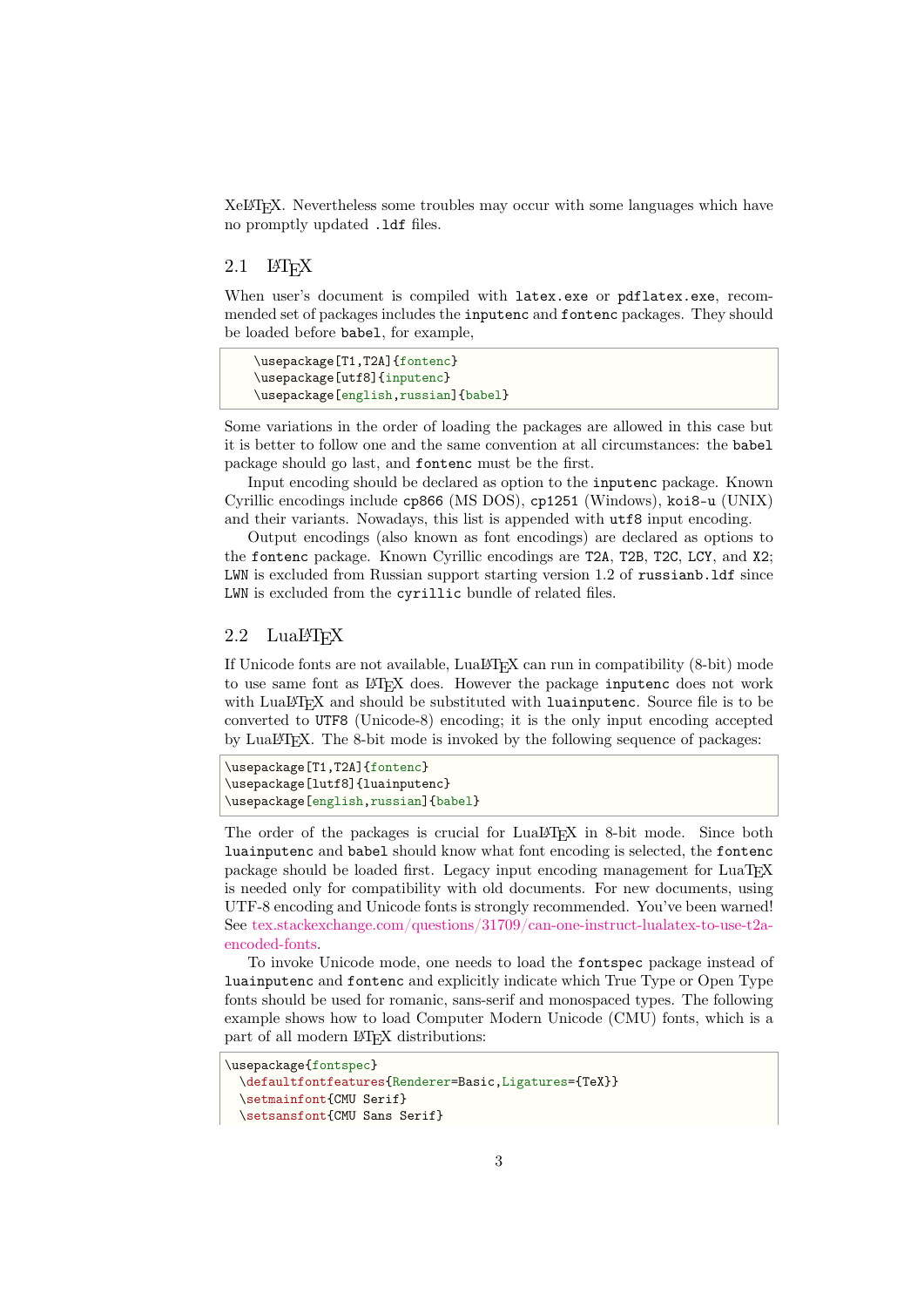```
\setmonofont{CMU Typewriter Text}
\usepackage[english,russian]{babel}
```
The \defaultfontfeatures declares default font features for subsequent \setmainfont (which sets romanic fonts), \setsansfont (sans-serif) and \setmonofont (monospaced font). Font features can be set up on per font bases; for example

```
\usepackage{fontspec}
   \setmainfont[Renderer=Basic,Ligatures={TeX}]{CMU Serif}
   \setsansfont[Renderer=Basic,Ligatures={TeX,Historic}]{CMU Sans Serif}
   \setmonofont{CMU Typewriter Text}
\usepackage[english,russian]{babel}
```
Here Renderer=Basic, Ligatures={TeX} activates ligatures available in LATEX.

Recall that the language enlisted last in the list of options of the babel package is assumed to be the main language of the document, which is also active language right after \begin{document}. As of version 3.9, the main language can be set as a value of the main option as follows

```
\usepackage{fontspec}
\usepackage[english,main=russian,german]{babel}
```
### $2.3$  XeLAT<sub>F</sub>X

In XeLATEX, there is also a special mode for 8-bit compatibility. One can use \XeTeXinputencoding to change the input encoding temporarily, and the "bytes" encoding makes XeLAT<sub>E</sub>X to work like a 8-bit LAT<sub>E</sub>X engine:

```
\XeTeXinputencoding "bytes"
\usepackage[utf8]{inputenc}
\usepackage[T2A]{fontenc}
\usepackage[english,russian]{babel}
```
XeTEX can use a different input encoding but it always uses the Unicode internally, so that \XeTeXinputencoding performs a conversion of the input stream into Unicode; see tex.stackexchange.com/questions/36188/do-xetex-and-luatexalways-use-unicode.

Unicode mode is set up same way as for LuaLAT<sub>E</sub>X, however the option Renderer=Basic can be dropped:

```
\usepackage{fontspec}
   \defaultfontfeatures{Ligatures={TeX}}
   \setmainfont{CMU Serif}
   \setsansfont{CMU Sans Serif}
   \setmonofont{CMU Typewriter Text}
\usepackage[english,russian]{babel}
```
### 2.4 Modern and Ancient spelling

<span id="page-3-1"></span>By default, a modern spelling is enabled. For Church Slavonic and other old books ancient spelling can be enabled by setting the attribute to ancient. To set an attribute, put the \languageattribute macro within a document preamble after babel, for example,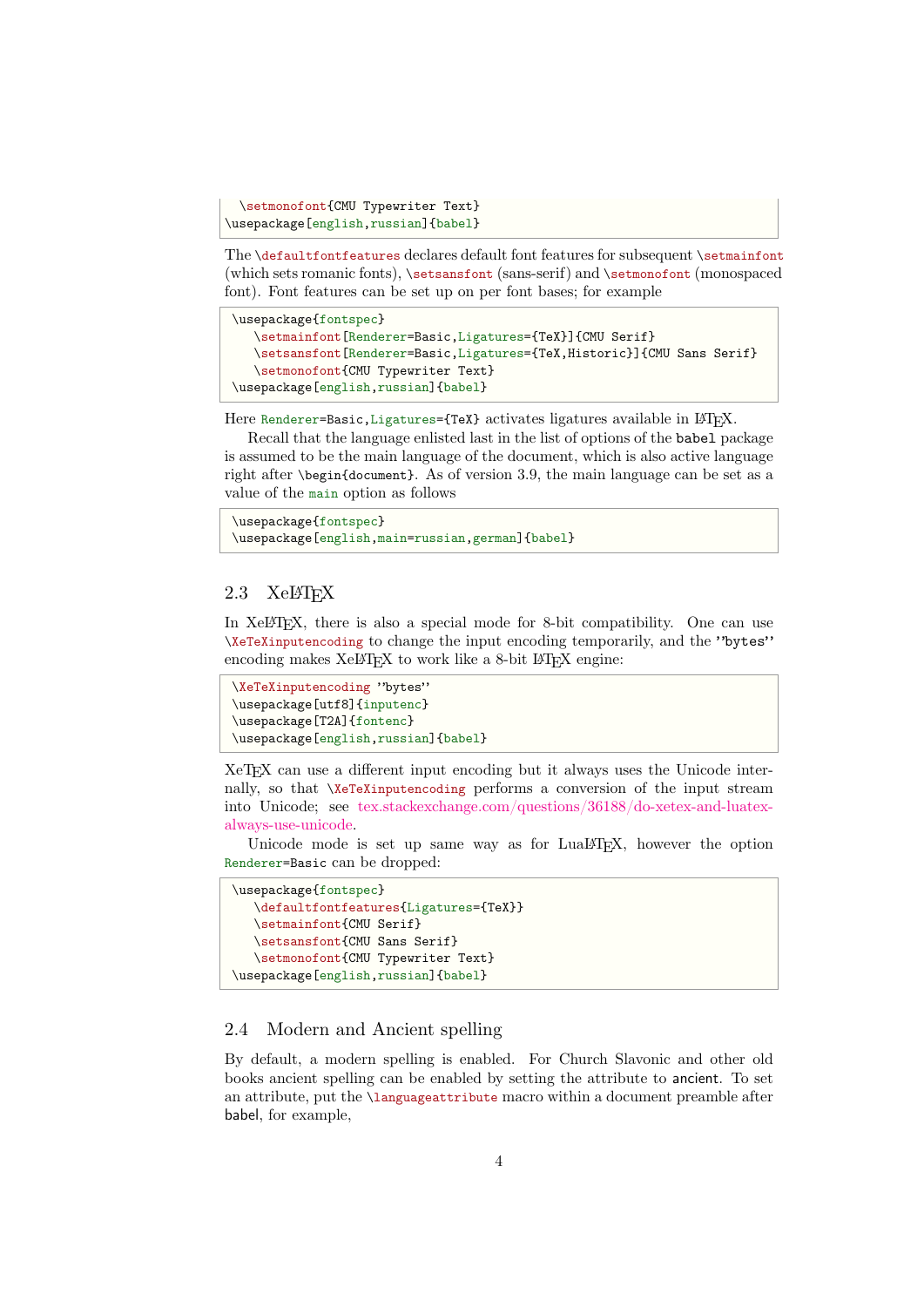```
\usepackage[english,russian]{babel}
\languageattribute{russian}{ancient}
```
Setting the ancient attribute changes the built-in strings (caption names) and a date format. For example, the bibliography will be entitled as 'Литература' by default and as 'Библіографія' if the Russian language attribute is set to ancient. Same result can be achieved using a modifier as follows:

\usepackage[english,russian.ancient]{babel}

Using a modifier in a package option is often better. A modifier is set after the language name, and is prefixed with a dot (only when the language is set as package option – neither global options nor the main key accept them).

## 3 User's commands

In a multilingual document, some typographic rules are language dependent and should apply to the whole document.

<span id="page-4-0"></span>Regarding local typography, the macro \selectlanguage{russian} switches to the Russian language, with the following effects:

- 1. Russian hyphenation patterns are made active;
- 2. \today prints the date in Russian;
- 3. the caption names are translated into Russian;
- 4. emdash typed by the ligature --- might be 20% shorter when Russian is the current language; the result depends on the current encoding; --- always produce long emdash in LuaTEX and XeTEX since these engines use same encodings for all languages;
- 5. emdash typed by the ligature "--- in Russian is 20% shorter, however the ligature "--- might not be defined in other languges; a shorter emdash (i.e. \cyrdash) can be typeset in any language using special macros enlisted in table 1.

By default, a modern spelling is used for built-it strings (caption names) and the date. The spelling can be reverted to ancient by setting the language attribute to ancient i[n](#page-31-0) the document preamble as discussed in Sec. 2.4.

Since Russian has its own numbering system, russianb.ldf adds macros \asbuk{*⟨*counter*⟩*} and \Asbuk{*⟨*counter*⟩*} for formatting numbers appropriately the alphabetic sequence in the Russian alphabet. Additional commands are provided to typeset quotes:

- 1. French quotation marks can be entered using the commands \guillemotleft and \guillemotright which work in  $\text{LTFX } 2\varepsilon$  and PlainTFX.
- 2. German quotation marks can be entered using the commands  $\gtrsim 2$ \grqq which work in L<sup>4T</sup>F<sub>X</sub> 2<sub>ε</sub> and PlainT<sub>F</sub>X.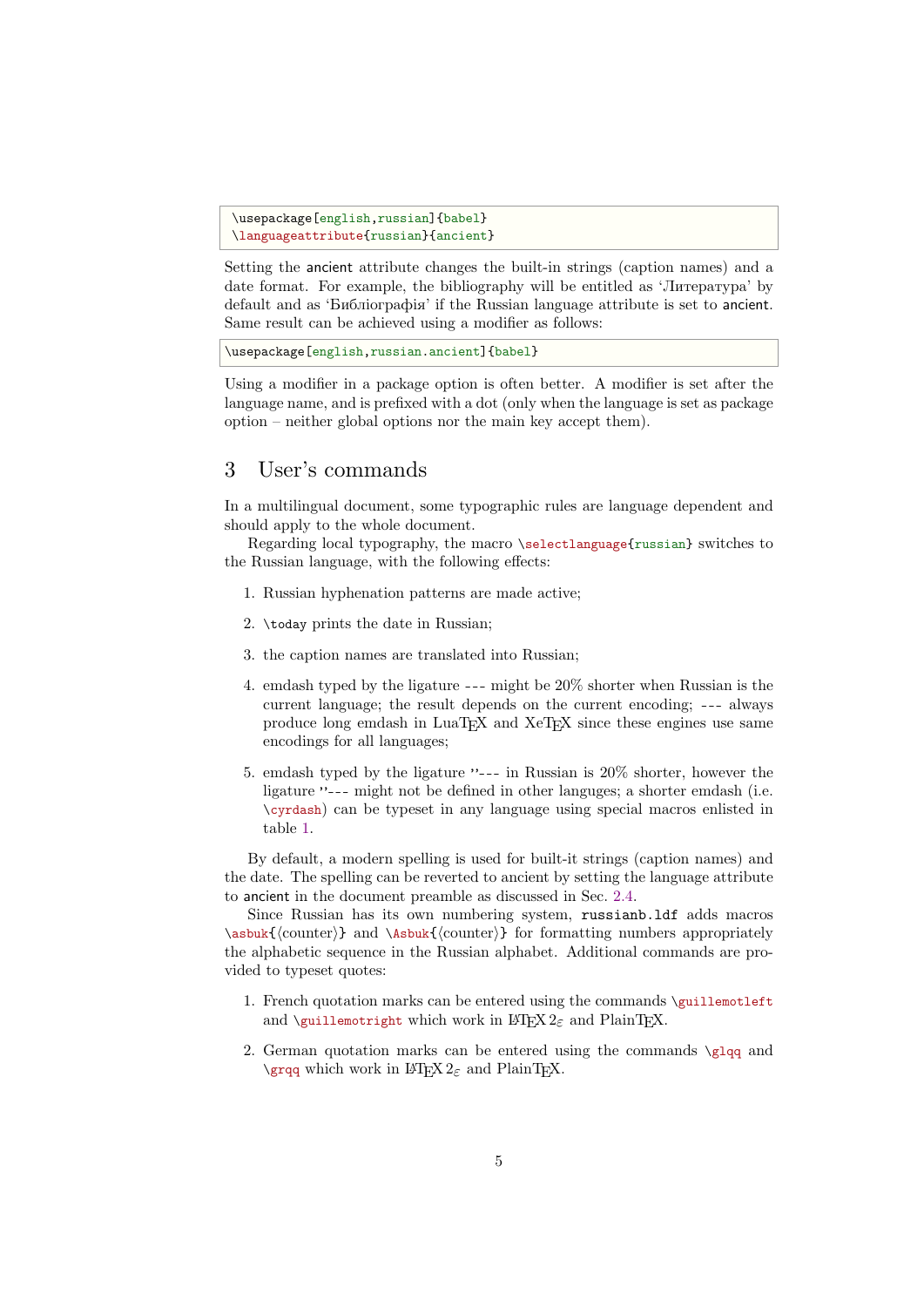The macro \Russian is now defined as an alias for \selectlanguage{russian}, and its "opponent" \English, existed in russianb.ldf prior to version 1.2 has been removed since the Russian language definition file is wrong place for definition of macros which switch to a distinct other language.

The macro \textcyrillic{ $\text{text}$ } is intended to typeset small chunks of text in Russian; it is essentially an alias for \foreignlanguage{russian}{*⟨*text*⟩*}.

### 3.1 Active character

<span id="page-5-0"></span>Table 1 shows macros and active string which can be used to typeset various dashes and quotes. In the Russian language, the character " is made active. It can be considered as second escape character in addition to \. Some dashes and all quotes can be typed using both active character " and ordinary macros as indicated in the ta[b](#page-31-0)le. However, some shorthanded hyphenations have no macro counterpart.

Note that the standard soft hyphen  $\iota$  is equivalent to  $\b$ babelhyphen\*{soft}.

The quotation marks traditionally used in Russian were borrowed from other languages (e.g., French and German) so they keep their original names.

The French quotes are also available as ligatures '<<' and '>>' in 8-bit Cyrillic font encodings (LCY, X2, T2\*) and in Unicode encoding (TU) as '<' and '>' characters in 7-bit Cyrillic font encodings (OT2 and LWN).

In Unicode encoding TU cyrdashes and quotes can be typed as single character if your text editor allows inserting characters which absent of standard keyboard. This method works as well for 8-bit fonts encoded according to T2A if source file is encoded with cp1251 or utf8.

By default, active double quote is switched on. It can be switched off any time using \shorthandoff{"} and the switched on again using \shorthandon{"}. The aliases \mdqoff and \mdqon for these two macros has been removed from russianb.ldf starting from version 1.3 in favour of the macros \shorthandon and \shorthandoff provided in the babel core.

### 3.2 Math commands

<span id="page-5-1"></span>russianb.ldf defines few macros than can be used independently of current language. These are 9 macros to be used in math mode to type the names of trigonometric functions common for Russian documents:  $\sh, \ch, \te, \te, \csc, \arctg,$ \arcctg, \th, \cth, and \cosec. Cyrillic letters in math mode can be typed with the aid of text commands such as \textbf, \textsf, \textit, \texttt, e.t.c.

The macros \Prob, \Variance, \NOD, \nod, \NOK, \nok, \Proj print some rare Russian mathematical symbols.

### 4 Customisation

Starting with the version 1.3m, the definition of the \cyrdash command has been changed. Recall that \cyrdash prints the Cyrillic dash and is called by the shorthands listed above in the table. Now \cyrdash is defined as an alias of the \textemdash vommand, which is available in all font encodings. If you agree with some modern tendencies that the length of the \textemdash dash is too long, change the \cyrdash command at your choice. Recommended method is shown in the example below: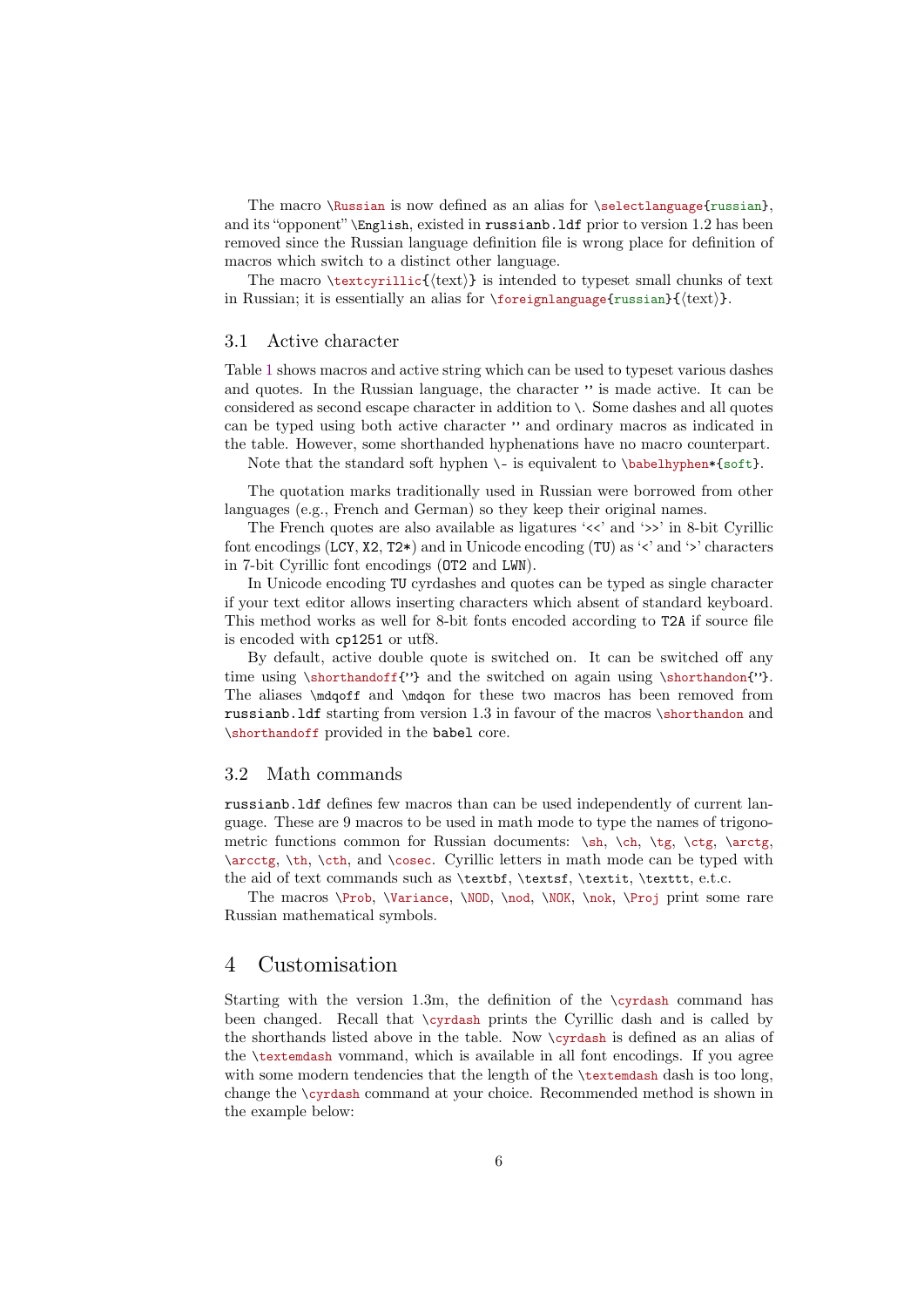```
\usepackage{graphicx}
\usepackage[english,russian]{babel}
\renewcommand{\cyrdash}{\scalebox{0.75}[1]{\textemdash}}
```
Note that such a definition assumes that the package graphicx is also loaded. The shown above definition partially mimics the state of arts which has been existed for many years for 8-bit engines but it ensure that the Cyrillic dash is 25% shorter than the em-dash for any family of fonts, not only CM fonts especially designed for legacy  $\text{MTFX}.$ 

As explaned in the Implementation section, the **\@Bcdash** command invoked ny the shorthand "--~ prints the Cyrillic dash in compound names of theorems, laws, equations, companies, e.t.c. composed of the names of two or more people. By default, \@Bcdash adds no spaces around the dash. Some publishers recommend to add 2pt spaces on both sides of the dash in compound names. If you wish to follow such an advice, redefine the **\@Bcdash** command as shown below:

```
\usepackage[english,russian]{babel}
\makeatletter
\def\@Bcdash{\leavevmode\ifdim\lastskip>\z@\unskip\fi
\nobreak\kern2\p@\cyrdash\penalty\exhyphenpenalty\hskip2\p@\ignorespaces}%
\makeatother
```
Note that there is no consensus on what should be the spaces around the dash in compound names. Although 2pt spaces are recommended by many publishers, they make the dash in compound names hardly distinguishable from regular dash is other parts of the text. As a palliative solution, you can limit yourself to 1pt spaces:

```
\usepackage[english,russian]{babel}
\makeatletter
\def\@Bcdash{\leavevmode\ifdim\lastskip>\z@\unskip\fi
\nobreak\kern\p@\cyrdash\penalty\exhyphenpenalty\hskip\p@\ignorespaces}%
\makeatother
```
Compound names composed of names of two or more people should be distinguished from double names of single person such as Jean-Jacques Rousseau or Nemirovich-Danchenko, which instead of a dash should be written with a hyphen without spaces around it.

See discussion at Тире между фамилиями людей.

## 5 T<sub>F</sub>Xnical details

<span id="page-6-0"></span>The packages inputenc and [luainputenc](https://ru.wikipedia.org/wiki/Обсуждение:Тире#Тире_между_фамилиями_людей) make Cyrillic letters active so that a compiler converts them into corresponding \cyr... macro at compilation time. For example, Russian letter 'a' matches macro \cyra, and capital Russian letter 'A' matches  $\CRA$ . The package fontenc then matches every macro  $\c{cyr...}$  to corresponding glyph in a font file depending on a declared font encoding.

Nowadays, Unicode makes  $\c{yr}$ ... macros outdated since both source file and font file are encoded consistently. These macros should therefore be removed because mixing them with Unicode characters breaks sorting mechanism of such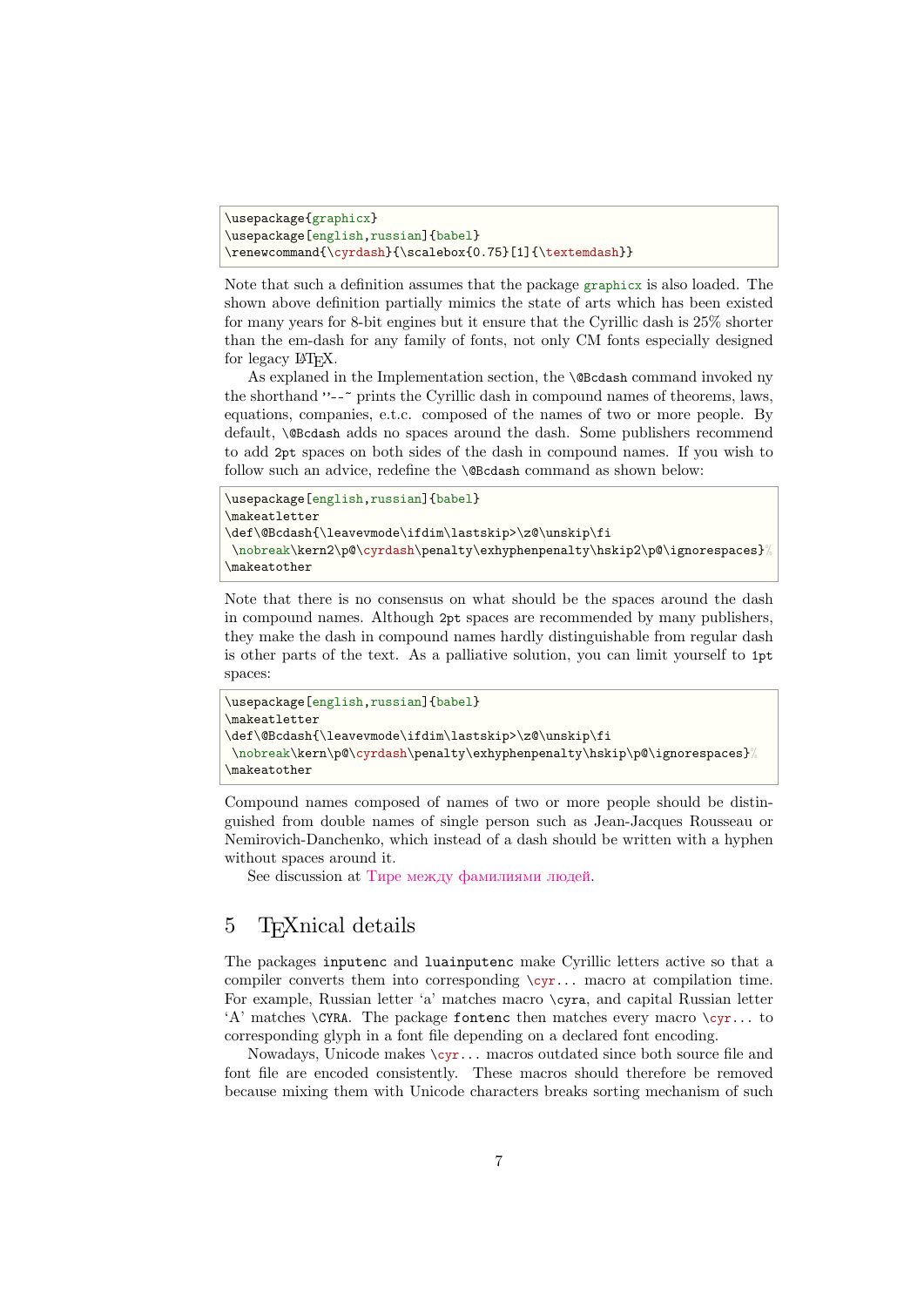utilities as bibtex and makeindex. For the sake of backward compatibility,  $\zeta_{\rm cr}$ ... are still kept for LATEX, but they are bypassed if LuaLATEX or XeLATEX are detected.

Some inconsistences of prior versions of russianb.ldf was also overcame in the version 1.2. Those users who used \selectlanguage macro, defined in the core babel system, to switch between different languages should not worry. However, the macros \Russian, \Englsih and their aliases \Rus, \cyr, \Eng are modified or removed as they did not conform the mechanism of language switching encoded into the core of babel and therefore can mess it.

### 6 Known problems

<span id="page-7-0"></span>Before switching from a legacy 8-bit engine (latex, pdflatex) to an Unicode engine (xelatex, lualstex) and vise versa delete all .aux, .toc, .lot, .lof files as they might have stored incompatible internal encodings.

T2\* font encodings do not have old Slavonic letter 'yat' (Ѣ, ѣ), which is hardcoded in ancient caption names. Be sure to use an Unicode engine or borrow \cyryat and \CYRYAT commands from X2 font encoding when setting the language attribute to "ancient", for example:

```
\usepackage[X2,T2A]{fontenc}
\usepackage[utf8]{inputenc}
\DeclareUnicodeCharacter{0462}{\CYRYAT}
\DeclareTextSymbolDefault{\CYRYAT}{X2}
\DeclareUnicodeCharacter{0463}{\cyryat}
\DeclareTextSymbolDefault{\cyryat}{X2}
\usepackage[english,russian.ancient]{babel}
```
None of Cyrillic font encoding has 'iotated E'  $(E, \kappa)$ . When running legacy engines you are advised to substitute it with  $\C{YRIE}$ ,  $\c{yrie}$  ( $\in$ ,  $\varepsilon$ ):

```
\DeclareUnicodeCharacter{0464}{\CYRIE}
\DeclareUnicodeCharacter{0465}{\cyrie}
```
The dash might change its length after switching the current language with \selectlanguage. Legacy engines (latex.exe, pdflatex.exe) take the dash symbol  $(-)$  from same code point 22 of a font file but from different fonts for Cyrillic and Latin languages. Cyrillic fonts take care that Cyrillic dash is 20% shorter than Latin one. Unicode engines (xelatex.exe, lualatex.exe) take the dash from the code point x2022, but may substitute the font dash with fake symbol which is shorter. See discussion at https://tex.stackexchange.com/questions/294178/whatabout-cyrdash-in-eu1-and-eu2-encodings.

### 7 Implementati[on](https://tex.stackexchange.com/questions/294178/what-about-cyrdash-in-eu1-and-eu2-encodings)

### [7.1 Initial setup](https://tex.stackexchange.com/questions/294178/what-about-cyrdash-in-eu1-and-eu2-encodings)

<span id="page-7-1"></span>The macro \LdfInit performs a couple of standard checks that must be made at the beginning of a language definition file, such as checking the category code of the @-sign, preventing the .ldf file from being processed twice, etc.

<span id="page-7-2"></span>1 \ProvidesLanguage{russian}

2 [2020/09/09 1.3k Russian support for the Babel system]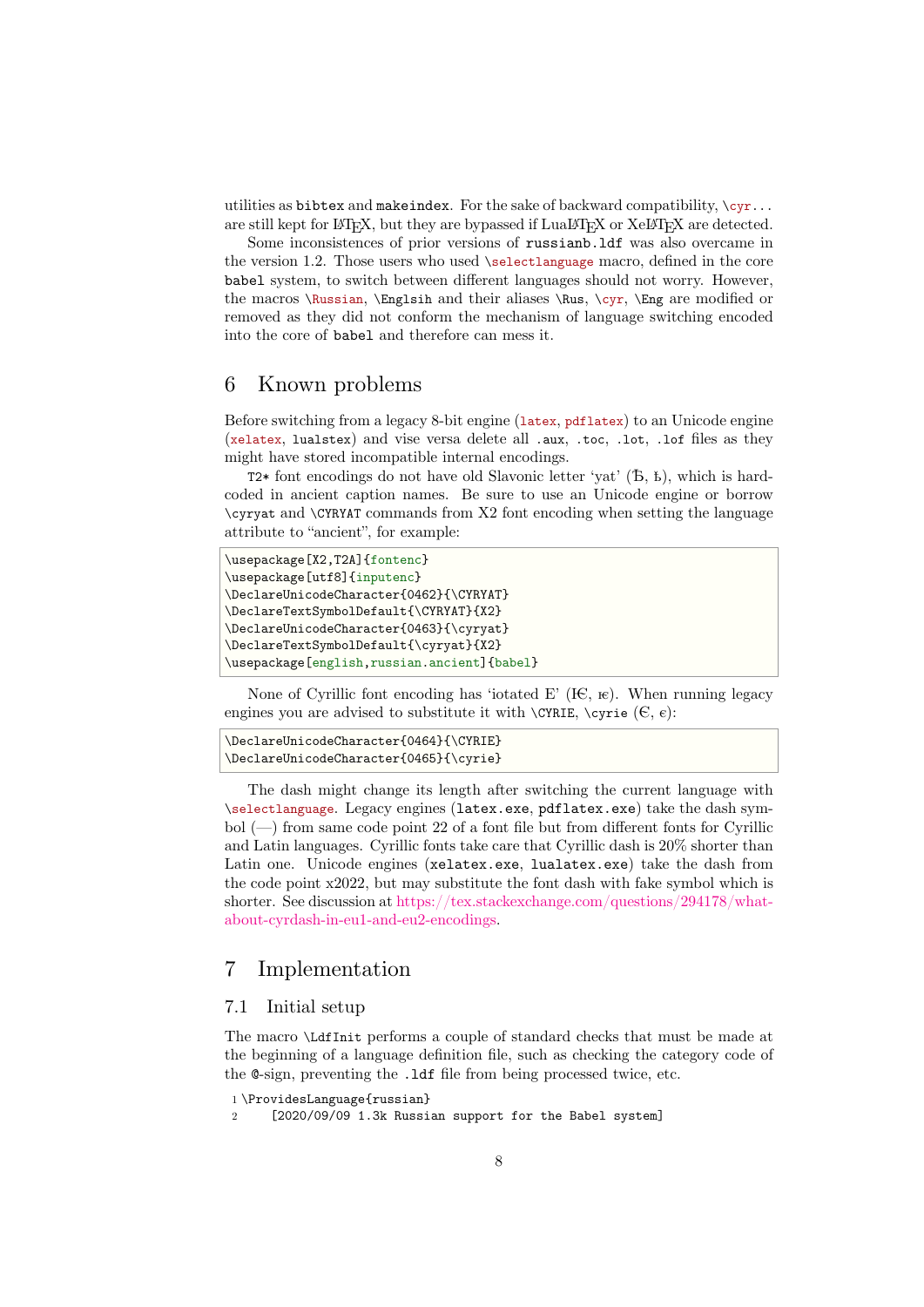### 3 \LdfInit{russian}{captionsrussian}

First, we check if LuaLATEX or XeLATEX is running. If so, we set boolean key \if@uni@ode to true. It will be used to eliminate  $\c{cyr...}$  commands, which were introduced in LAT<sub>EX2</sub> to handle various Cyrillic input encoding. With the advent of Unicode LATEX is moving to universal input encoding, so we consider these  $\zeta$ r... commands as obsolete. They are preserved though for backward compatibility in case if LAT<sub>EX</sub> or PDFLAT<sub>EX</sub> are running.

We don't load the ifluatex or ifxetex package because \RequirePackage is not allowed at the stage of processing options (note that babel loads this file right when it processes its own options) but we borrow code from these packages.

```
4 \ifdefined\if@uni@ode
5 \PackageError{babel}{if@uni@ode already defined.\MessageBreak
6 Please contact author of russianb.ldf}
7 \relax
8 \setminus \texttt{fi}9 \newif\if@uni@ode
10 \ifdefined\luatexversion \@uni@odetrue \else
11 \ifdefined\XeTeXrevision \@uni@odetrue \fi\fi
```
Check if hyphenation patterns for the Russian language have been loaded in language.dat. Namely, we check for the existence of \l@russian. If it is not defined, we declare Russian as dialect for the default language number 0 which almost for sure is English.

```
12 \ifx\l@russian\@undefined
13 \@nopatterns{Russian}
14 \adddialect\l@russian0
15 \mid fi
```
Now \l@russian is always defined.

### <span id="page-8-0"></span>7.2 Output encoding

We need to know font encoding that is supposed to be active at the end of the babel package. Default font encoding, set by LATEX core, is OT1. This can be changed by the fontenc package in case of  $\mathbb{F} F[X]$  and by fontspec package in case of LuaLATEX. It matters weather these packages are loaded before of after babel. In the latter case or if these packages are not loaded at all, russianb.ldf ignores their effect and tries to provide some reasonable settings. In particular, T2A will be selected for Russian language if LATEX is running but TU in case of XeLATEX or LuaLATEX.

\latinencoding The macro \latinencoding keeps the name of Latin encoding. It is defined in babel.def and is wrapped into \AtBeginDocument to allow for late loading fontenc. Therefore it does not matter whether babel is loaded before or after the fontenc. As of version 1.2, definition of \latinencoding was removed from russianb.ldf since it is overruled in babel.def. For example, after

```
\usepackage[T1,T2A]{fontenc}
\usepackage[english,russian]{babel}
```
as well as after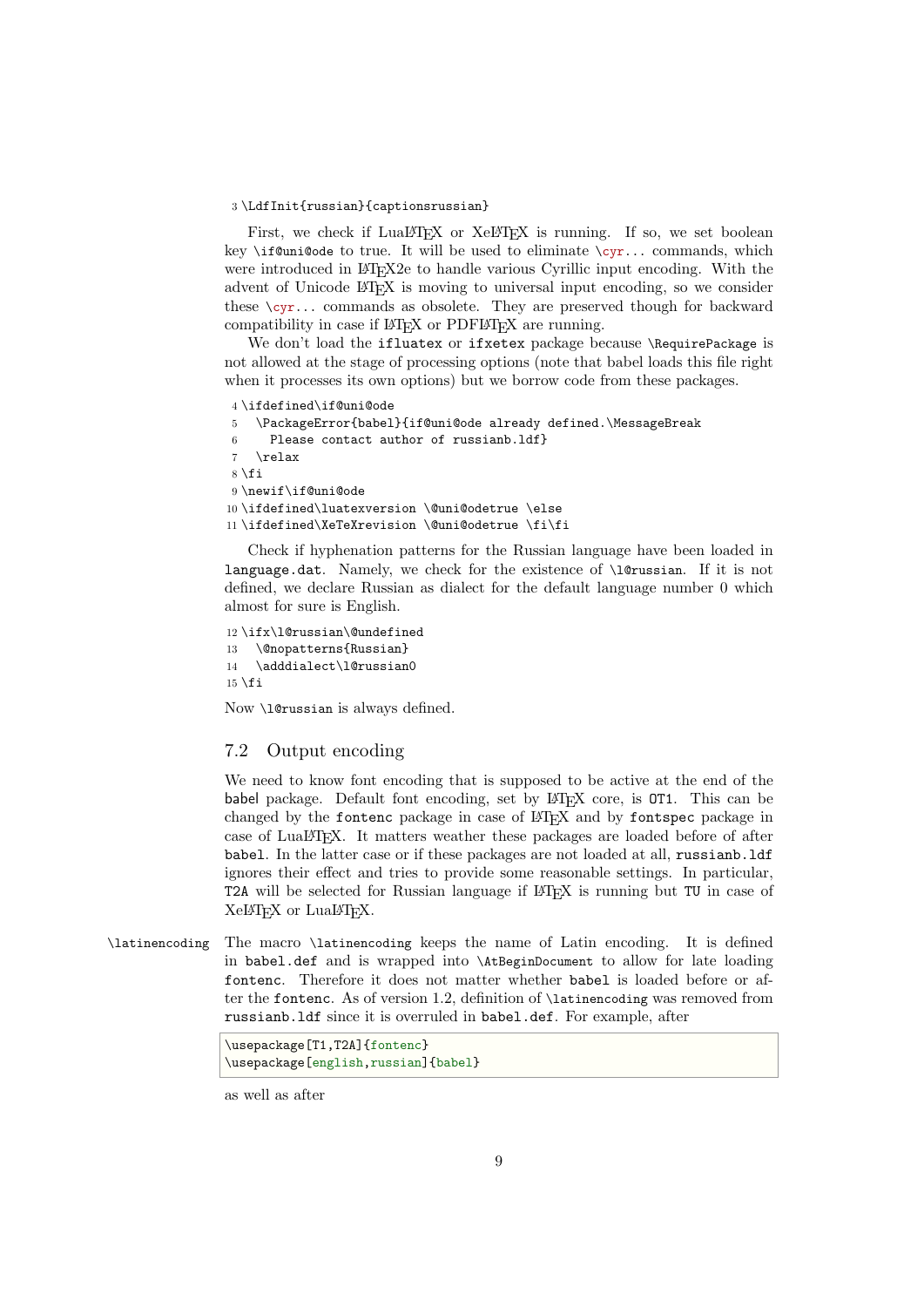\usepackage[english,russian]{babel} \usepackage[T1,T2A]{fontenc}

\latinencoding will be set to T1. After

\usepackage[english,russian]{babel}

\latinencoding will be OT1.

In Unicode mode, the package fontspec should be loaded instead of fontenc to make font preparation; fontspec sets current encoding (kept in  $\c{f\@encoding}$ ) to TU, and the babel package sets the macro \latinencoding to \cf@encoding. Since babel scan for value \cf@encoding within \AtBeginDocument, \latinencoding will be set to TU for XeLATEX or LuaLATEX no matter which of the packages, babel or fontspec is loaded first.

\cyrillicencoding There is a limited list of encodings appropriate for Cyrillic text. We will look which of them is declared and keep its name in the macro \cyrillicencoding. Correct (but obsolete and now deleted) 7-bit Cyrillic encoding is LWN. Correct 8 bit Cyrillic encodings are T2A (default for 8-bit compilers), T2B, T2C, LCY and X2. Correct utf8 encodings are TU (default for  $XeLT$ <sub>F</sub>X and LuaL<sup>T</sup><sub>F</sub>X), EU1 (obsolete, formerly used for XeLTEX), EU2 (obsolete, formerly used for LuaLTEX).

> In 8-bit (LATEX) mode, user may choose between different non-unicode Cyrillic encodings—e.g., X2 or LCY. If user wants to use another font encoding rather than default (T2A), he has to load the corresponding file before babel.sty.

> Remember that for the Russian language, the T2A encoding is better than X2, because X2 does not contain Latin letters, and users should be very careful to switch the language every time they want to typeset a Latin word inside a Russian phrase or vice versa.

> We parse the  $\cdots$  depolist containing encodings known to LAT<sub>EX</sub> in the order they have been loaded by the time babel is called. We set the \cyrillicencoding to the last loaded encoding in the list of supported Cyrillic encodings: OT2, LCY, X2, T2C, T2B, T2A. In Unicode mode, \cyrillicencoding is set to TU by fontspec. Nevertheless here we provide similar definitions; 8-bit encodings are kept for Unicode compilers (LuaLATEX and XeLATEX) since they can run in compatibility  $(8-bit)$ mode.

```
16 \def\@setcyrillicencoding{%
17 \def\sce@a##1##2{%
18 \edef\sce@b{##1}%
19 \edef\sce@c{##2}%
20 \ifx\sce@b\sce@c
21 \let\cyrillicencoding\sce@c
22 \{f_i\}%
23 \def\cdp@elt##1##2##3##4{%
24 \sce@a{##1}{OT2}%
25 \sce@a{##1}{LCY}%
26 \sce@a{##1}{X2}%
27 \sce@a{##1}{T2C}%
28 \sce@a{##1}{T2B}%
29 \sce@a{##1}{T2A}%
30 \if@uni@ode
```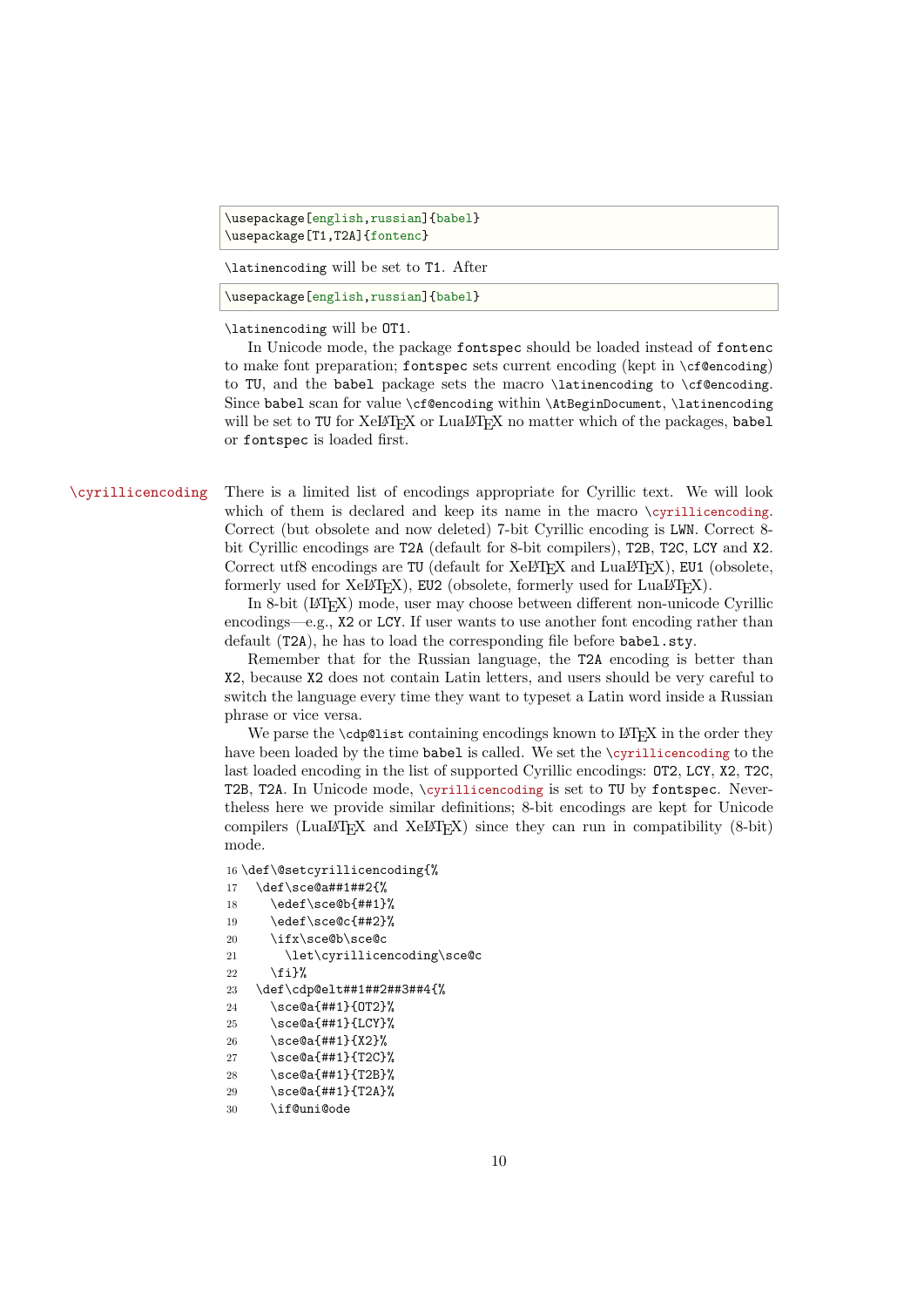```
31 %\sce@a{##1}{EU1}%
32 %\sce@a{##1}{EU2}%
33 \quad \text{Sce@a{##1}{}TUV\%}34 \fi}%
35 \cdp@list
36 }
37 \ifx\cyrillicencoding\undefined
38 \@setcyrillicencoding
39 \text{ t}40 \@onlypreamble\@setcyrillicencoding
41 \@onlypreamble\sce@a
42 \@onlypreamble\sce@b
43 \@onlypreamble\sce@c
```
The last lines are to free the memory occupied by the macros \@setcyrillicencoding and \sce@x that are useless in the document. The contents of \@begindocumenthook is cleared automatically.

If \cyrillicencoding is still undefined, we issue warning and provide reasonable default value for \cyrillicencoding. We then load default encoding definitions; we use the lowercase names (i.e., lcyenc.def instead of LCYenc.def) when we do that.

```
44 \ifx\cyrillicencoding\undefined
45 \if@uni@ode
46 %\ifdefined\XeTeXrevision
47 % \edef\cyrillicencoding{EU1}
48 %\else\ifdefined\luatexversion
49 % \edef\cyrillicencoding{EU2}
50 %\fi\fi
51 \edef\cyrillicencoding{TU}
52 \else
53 \edef\cyrillicencoding{T2A}
54 \fi
55 \PackageWarning{babel}%
56 {No Cyrillic font encoding has been loaded so far.\MessageBreak
57 A font encoding should be declared before babel.\MessageBreak
58 Default '\cyrillicencoding' encoding will be loaded
59 - 3%60 \lowercase\expandafter{\expandafter\input\cyrillicencoding enc.def\relax}%
As a final wisdom, we repeat \@setcyrillicencoding at \begin{document} time. We
```
could not avoid previous call to \@setcyrillicencoding since compiler scan .aux file before it executes delayed code, and .aux may contain \set@langauge{russian}; the latter rises an error if \cyrillicencoding would not be defined by that time.

61 \AtBeginDocument{\@setcyrillicencoding}  $62 \setminus fi$ 

- \Russian For the sake of backward compatibility we keep the macro \Russian but redefine its meaning; now \Russian is simply an alias for \selectlanguage{russian}. 63\DeclareRobustCommand{\Russian}{\selectlanguage{russian}}
- \cyrillictext We define \cyrillictext and its alias \cyr but remove another alias \Rus; these \cyr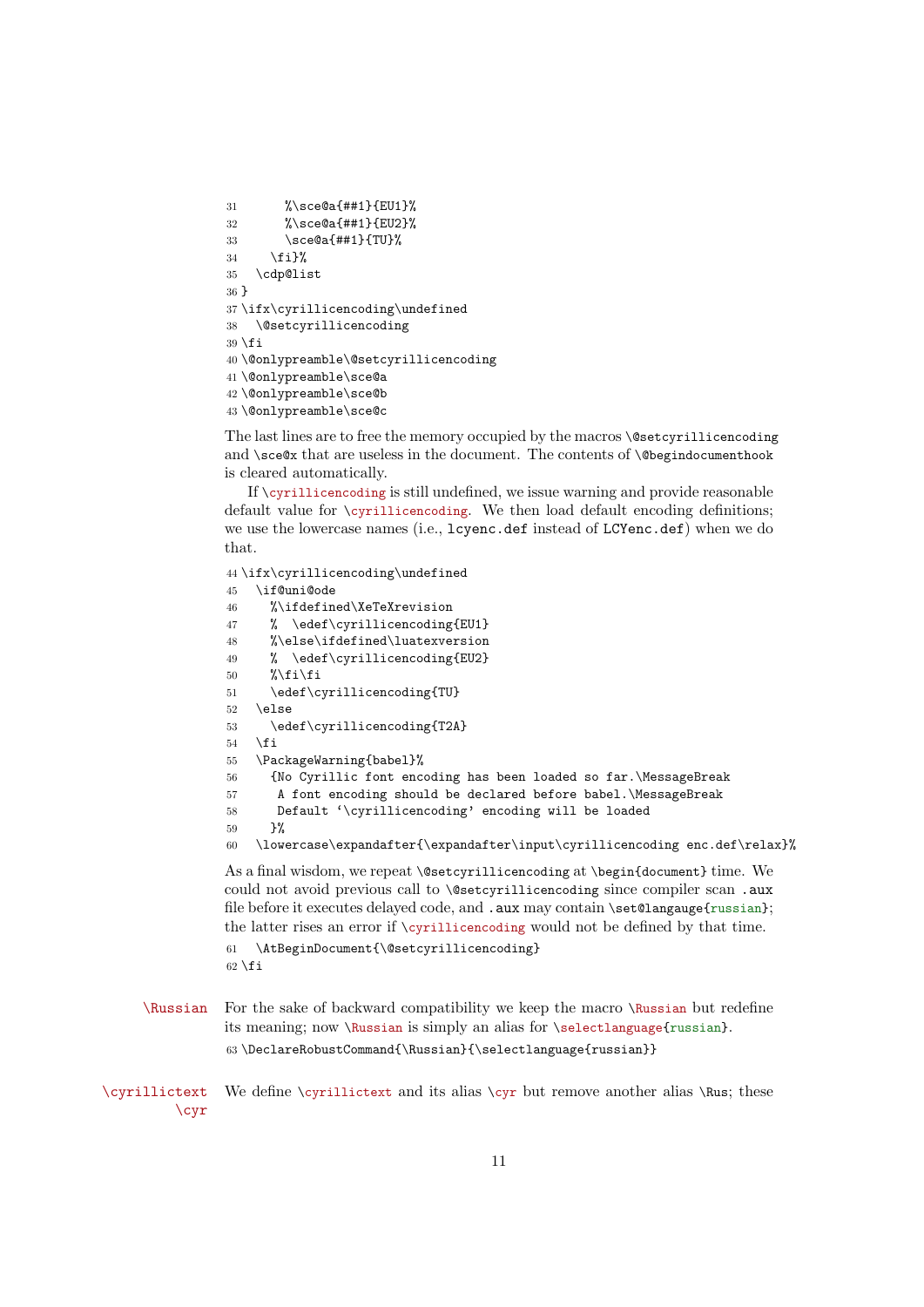macros are intended for use within babel macros and do not perform complete switch of the language.

In particular, they to do no switch captions and the name of current language stored in the macro \languagename. This inconsistency might break some assumptions embedded into babel's. For example, the \iflanguage macro will fail.

Second, *\cyrillictext* does not activate shorthands, so that "<, ">, "', "', "---, e.t.c. will not work.

And third, \cyrillictext does not write its trace to .aux file, which might result in wrong typesetting of table of content, list of table and list of figures in multilingual documents.

Due to any of these reasons the use of the declaration \cyrillictext and its aliases in ordinary text is strongly discouraged. Instead of the declaration \cyrillictext it is recommended to use \Russian or the command \foreignlanguage defined in the babel core; their functionality is similar to \selectlanguage{russian} but they did not switch caption names, dates and shorthands.

64 \DeclareRobustCommand{\cyrillictext}{%

65 \fontencoding\cyrillicencoding\selectfont

- 66 \let\encodingdefault\cyrillicencoding
- 67 \expandafter\set@hyphenmins\russianhyphenmins
- 68 \language\l@russian}%
- 69 \let\cyr\cyrillictext

Since version v.1.2, the  $\English$  macro and its alias  $\Eng$  were removed as a reasonable place for defining these macros would be englishb.ldf. Note also that these macros are absent from russianb.ldf's counterpart of the package polyglossia, analog of babel for XeLATFX.

70 %%\DeclareRobustCommand{\English}{%

71 %% \fontencoding\latinencoding\selectfont

```
72 %% \let\encodingdefault\latinencoding
```
- 73 %% \expandafter\set@hyphenmins\englishhyphenmins
- 74 %% \language\l@english}%

75 %%\let\Eng\English

The macro  $\equiv \text{switches current (e.g., Latin)}$  font encoding to a Cyrillic font encoding stored in \cyrillicencoding. The macro \latintext switches back. This method assumes that main font encoding is a Latin one. But, in fact, the latter assumption does not matter if any other language is switched on using same method, i.e. if corresponding .ldf file defines required macros to switch that language on from same standard (Latin) state. Since \latintext is defined by the core of babel we do not repeat its definition here.

```
76 %%\DeclareRobustCommand{\latintext}{%
77 %% \fontencoding{\latinencoding}\selectfont
78 %% \def\encodingdefault{\latinencoding}}
79 %%\let\lat\latintext
```
### \textcyrillic {*⟨*text*⟩*}

The macro \textcyrillic takes an argument which is then typeset using the \cyrillictext declaration.

80 \DeclareTextFontCommand{\textcyrillic}{\cyrillictext}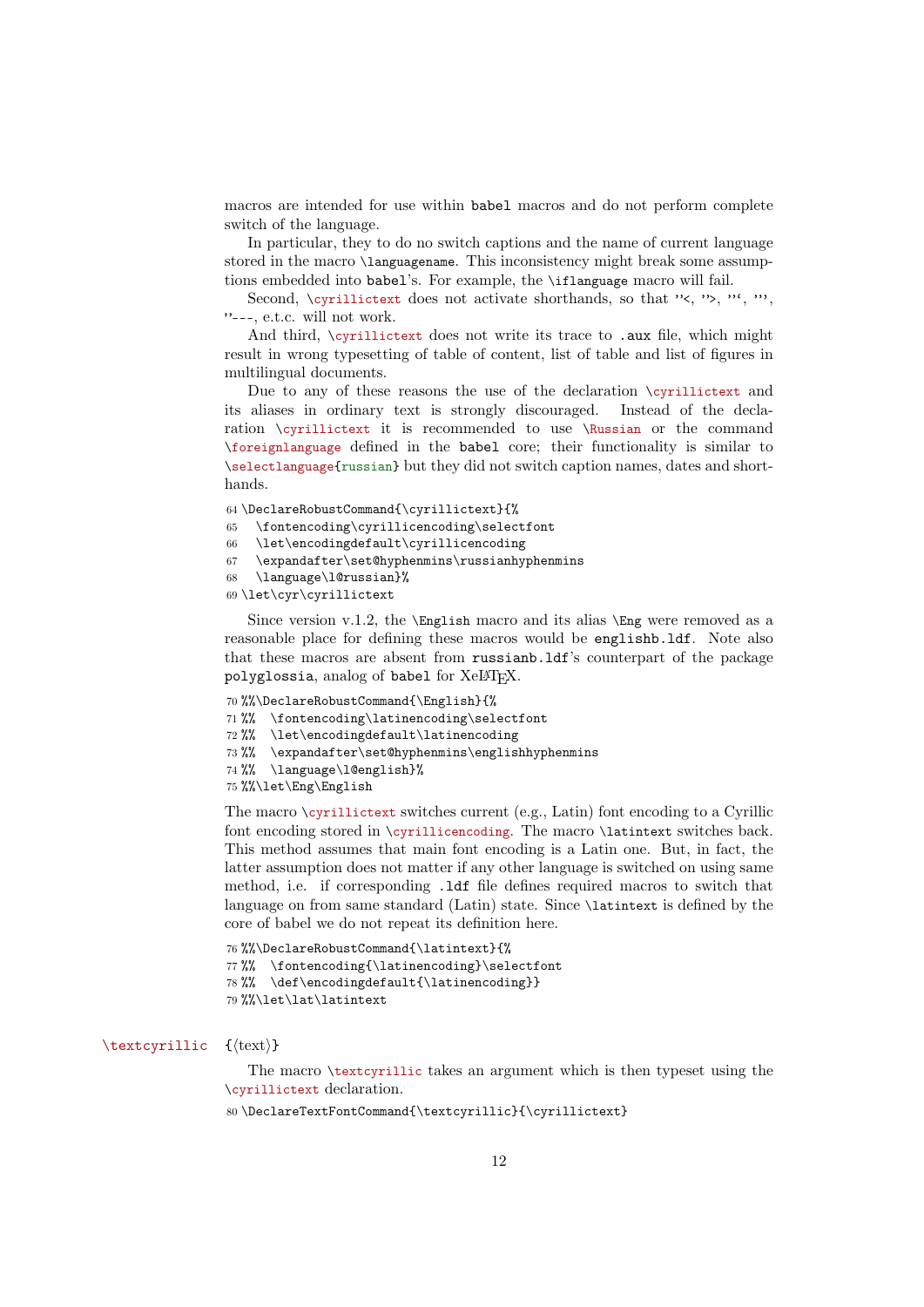NEXT CHUNK OF CODE SHOULD BE MOVED TO X2enc.def, X2enc.dfu, iF NEEDED.

Since the X2 encoding does not contain Latin letters, we should make some redefinitions of LATEX macros which implicitly produce Latin letters. Unfortunately, the commands  $\AA$  and  $\aa$  are not encoding dependent in LATEX (unlike e.g.,  $\oe$ or \DH). They are defined as  $\r{A}$  and  $\r{a}$ . This leads to unpredictable results when the font encoding does not contain the Latin letters  $A'$  and  $a'$  (like  $X2$ ).

```
81 %%\expandafter\ifx\csname T@X2\endcsname\relax\else
82 %% \DeclareTextSymbolDefault{\AA}{OT1}
83 %% \DeclareTextSymbolDefault{\aa}{OT1}
84 %% \DeclareTextCommand{\aa}{OT1}{\r a}
85 %% \DeclareTextCommand{\AA}{OT1}{\r A}
86 %%\fi
```
### <span id="page-12-0"></span>7.3 Input encoding

We do not assume any default input encoding of the source file, so the inputenc package should be explicitly loaded by \usepackage[...]{inputenc} before babel. Note that default font encoding T2A for legacy 8-bit latex engines fits well enough to Russian version of Windows ANSI encoding which is almost equivalent to cp1251 input encoding.

SHOULD WE WRAP THiS CHUNK iNTO ATBEGiNDOCUMENT? NOTE ALSO THAT inputenc HAS iTS OWN CHECK WHETHER iT iS CORRECTLY CALLED. ALSO, iT iS DiFFiCULT TO iMAGiNE THAT TU ENCODiNG iS NOT DECLARED iN CASE OF UNiCODE ENGiNES. HENCE, WE REMOVE THiS CHECK iN BABEL STARTiNG SiNCE VERSiON 1.3j.

```
87 %%\@ifpackageloaded{inputenc}{%
88 %%% \if@uni@ode
89 %%% \PackageWarning{babel}{inputenc should not be used with LuaTeX or XeTeX}
90 %%% \fi
91%% \ifdefined\luatexversion
92 %% \PackageWarning{babel}{inputenc should not be used with LuaTeX}
93 %% \fi}{%
94 %% %\def\reserved@a{LWN}%
95 %% %\ifx\reserved@a\cyrillicencoding\else
96 %% \def\reserved@a{OT2}%
97 %% \ifx\reserved@a\cyrillicencoding\else
98 %% \def\reserved@a{TU}%
99 %% \ifx\reserved@a\cyrillicencoding\else
100 %% \PackageWarning{babel}%
101 %% {No input encoding specified for Russian language}
102 %% \fi\fi
103 %% %\fi
104 %%}
```
### <span id="page-12-1"></span>7.4 Shorthands

The double quote character " is declared to be active in Russian language. 105 \initiate@active@char{"}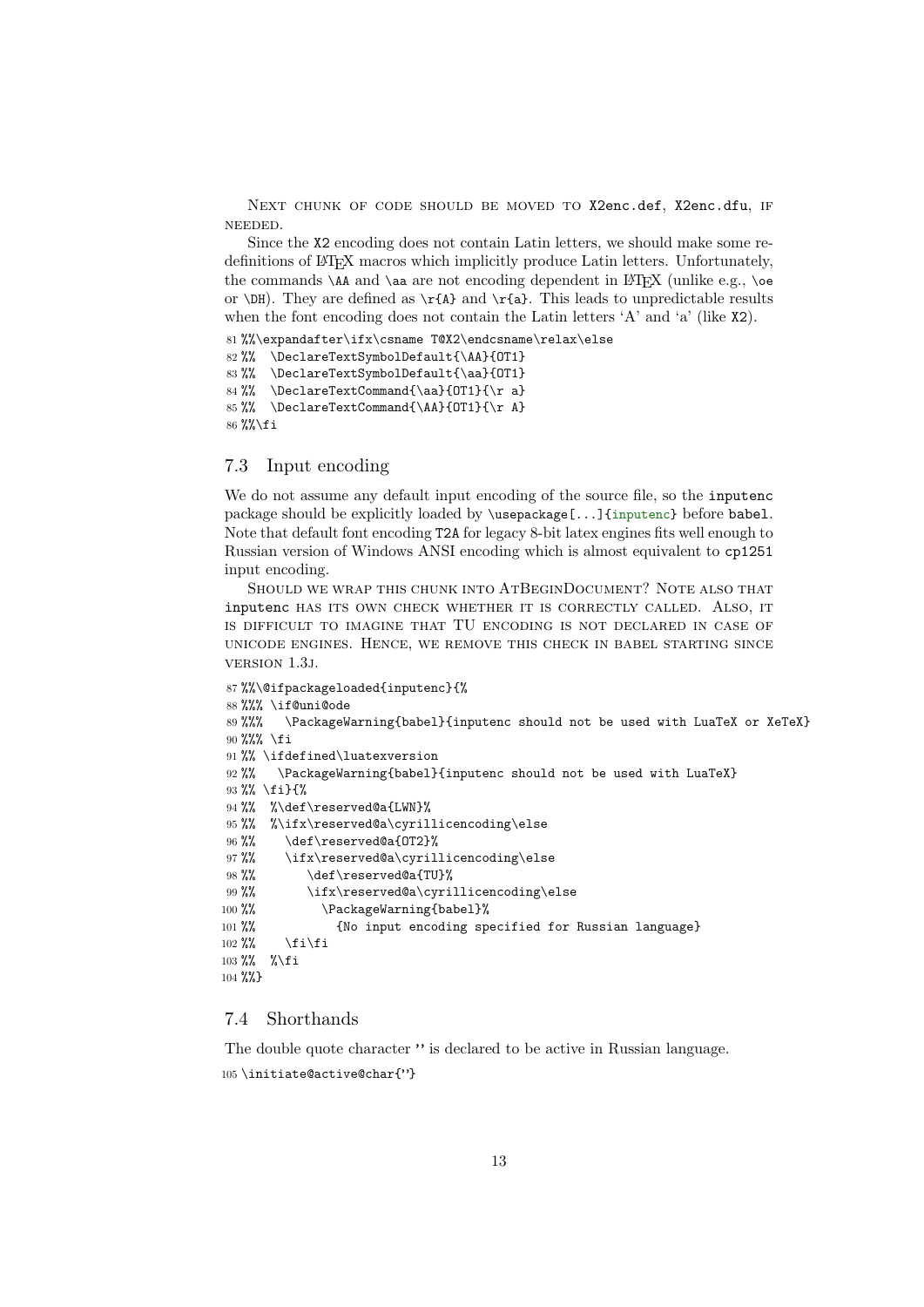\mdqon Obsolete: Active double quote can be both activated and deactivated at any time

```
\mdqoff
using the macros \mdqon and \mdqoff.
         106 %%\def\mdqon{\bbl@activate{"}}
         107%%\def\mdqoff{\bbl@deactivate{"}}
         Initial activation state is set in section 7.5.4.
```
\dq The active character " is used as indicated in table 1. We save the original double quotecharacter in the  $\dagger$  macro to k[eep it](#page-22-1) available. The math accent  $\vee$  can now be typed as "".

```
108 \begingroup \catcode'\"12
109 \def\reserved@a{\endgroup
110 \def\@SS{\mathchar"7019 }
111 \def\dq{"}}
112 \reserved@a
```
### 7.4.1 Quotes

<span id="page-13-0"></span>We set "' and "' as shorthands for \quotedblbase and \textquotedblleft, respectively. Prior to ver.1.2, these shorthands were defined through German quotes \glqq and \grqq, which in their turn are defined in babel.def via \quotedblbase and \textquotedblleft, respectively. It occurred, that old definition caused errors in Unicode mode if fontspec is loaded.

Prior to version 1.2, the shorthands "< and "> had been declared to be equivalents for the French quotes \flqq and \frqq, respectively. They are defined in babel.def via \guillemotleft and \guillemotright. However, \flqq and \guillemotleft (and their right counterparts) are typeset differently if current encoding is not  $T1$ . Therefore, since v.1.2, we define " $\leq$  and " $\geq$  directly through \guillemotleft and \guillemotright.

```
113 \declare@shorthand{russian}{"'}{\quotedblbase}
114 \declare@shorthand{russian}{"'}{\textquotedblleft}
115 \declare@shorthand{russian}{"<}{\guillemotleft}
116 \declare@shorthand{russian}{">}{\guillemotright}
```
Next set of shorthands is intended for variations of standard macro \- which indicates explicitly breakpoint for hyphenation in a word. Meaning of these shorthands is explained in table 1.

Some of this definitions need a alternative definitions for the booksmarks.

```
117 \providecommand\texorpdfstring[2]{#1}
```

```
118 \declare@shorthand{russian}{""}{\hskip\z@skip}
```

```
119 \declare@shorthand{russian}{"~}{\texorpdfstring{\textormath{\leavevmode\hbox{-}}{-}}{-}}
120 \declare@shorthand{russian}{"=}{\nobreak-\hskip\z@skip}
121 \declare@shorthand{russian}{"|}{%
122 \texorpdfstring{%
123 \textormath{\nobreak\discretionary{-}{}{\kern.03em}\allowhyphens}{}}{}}
```
### 7.4.2 Emdash, endash and hyphenation sign

<span id="page-13-1"></span>To distinguish between "- and "--- we must check whether the next token after - is a hyphen character. If it is, we output an emdash, otherwise a hyphen sign.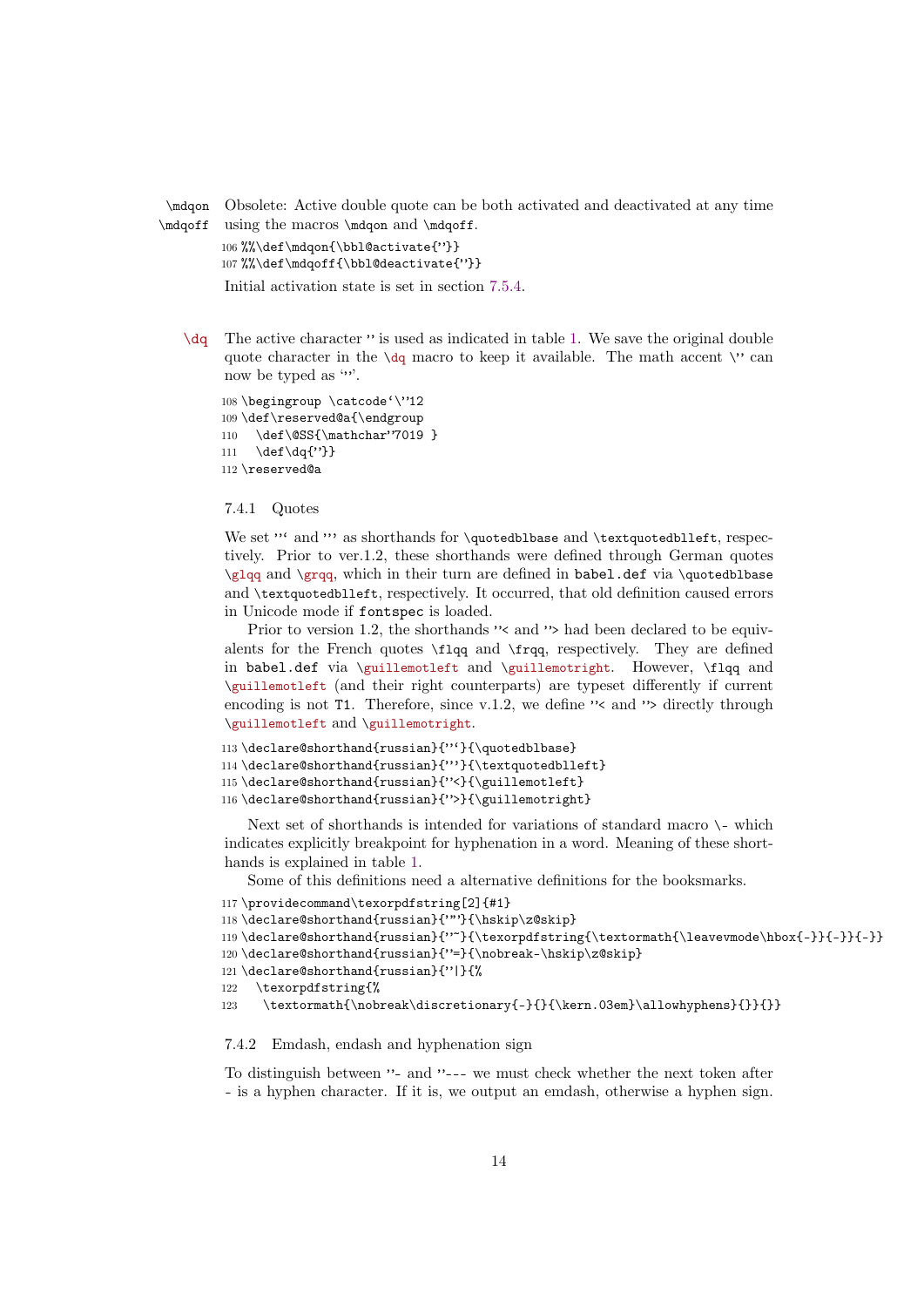Therefor T<sub>EX</sub> looks for the next token after the first  $\cdot$ -', writes its meaning to \russian@sh@next and finally call for \russian@sh@tmp.

```
124 \declare@shorthand{russian}{"-}{%
```

```
125 \texorpdfstring{\def\russian@sh@tmp{%
```

```
126 \if\russian@sh@next-\expandafter\russian@sh@emdash
```
127 \else\expandafter\russian@sh@hyphen\fi}%

128 \futurelet\russian@sh@next\russian@sh@tmp}{-}}

Two macros \russian@sh@hyphen and \russian@sh@emdash called by \russian@sh@tmp are defined below. The second of them has two parameters since it must gobble next two hyphen signs.

```
129 \def\russian@sh@hyphen{\nobreak\-\bbl@allowhyphens}
130 \def\russian@sh@emdash#1#2{\cdash-#1#2}
```
\cdash In its turn, \russian@sh@emdash simply calls for \cdash which has rich use. It analyses 3rd of 3 characters and calls for one of few predefined macros \@Acdash, \@Bcdash, \@Ccdash.

```
131 \def\cdash#1#2#3{\def\tempx@{#3}%
132 \def\tempa@{-}\def\tempb@{~}\def\tempc@{*}%
133 \ifx\tempx@\tempa@\@Acdash\else
134 \ifx\tempx@\tempb@\@Bcdash\else
135 \ifx\tempx@\tempc@\@Ccdash\else
```
136 \errmessage{Wrong usage of cdash}\fi\fi\fi}

All these 3 internal macros call for \cyrdash, which types Cyrillic emdash, but put different spaces around the dash.

\@Acdash is invoked by "---. It types Cyrillic emdash to be used inside a text and puts an unbreakable thin space before the dash if a space is placed before "--- in the source file; can be used after display maths formulae, formatted lists, enumerations, etc.

```
137 \def\@Acdash{\ifdim\lastskip>\z@\unskip\nobreak\hskip.2em\fi
```
138 \cyrdash\hskip.2em\ignorespaces}%

\@Bcdash is invoked by "--~. It types Cyrillic emdash in compound terms (like law of Mendeleev—Klapeiron). Compound names composed of names of two or more people should be distinguished from double names of single person (Jean-Jacques Rousseau, Nemirovich-Danchenko), in which words are separated by a hyphen. There is no consensus on how the dashes should be used in compound names. Some editors advise that no spaces should be inserted around the dash. However, most editors require you to insert 2pt-spaces on both sides of the dash. The first option is implemented in this package since the very old versions. The second option can be implemented as described in the Customisation section.

139 \def\@Bcdash{\leavevmode\ifdim\lastskip>\z@\unskip\fi

140 \nobreak\cyrdash\penalty\exhyphenpenalty\hskip\z@skip\ignorespaces}% 141 %\def\@Bcdash{\leavevmode\ifdim\lastskip>\z@\unskip\fi

142 % \nobreak\kern2\p@\cyrdash\penalty\exhyphenpenalty\hskip2\p@\ignorespaces}%

\@Ccdash is invoked by "--\*. It denotes direct speech and adds small space after the dash.

143 \def\@Ccdash{\leavevmode

144 \nobreak\cyrdash\nobreak\hskip.35em\ignorespaces}%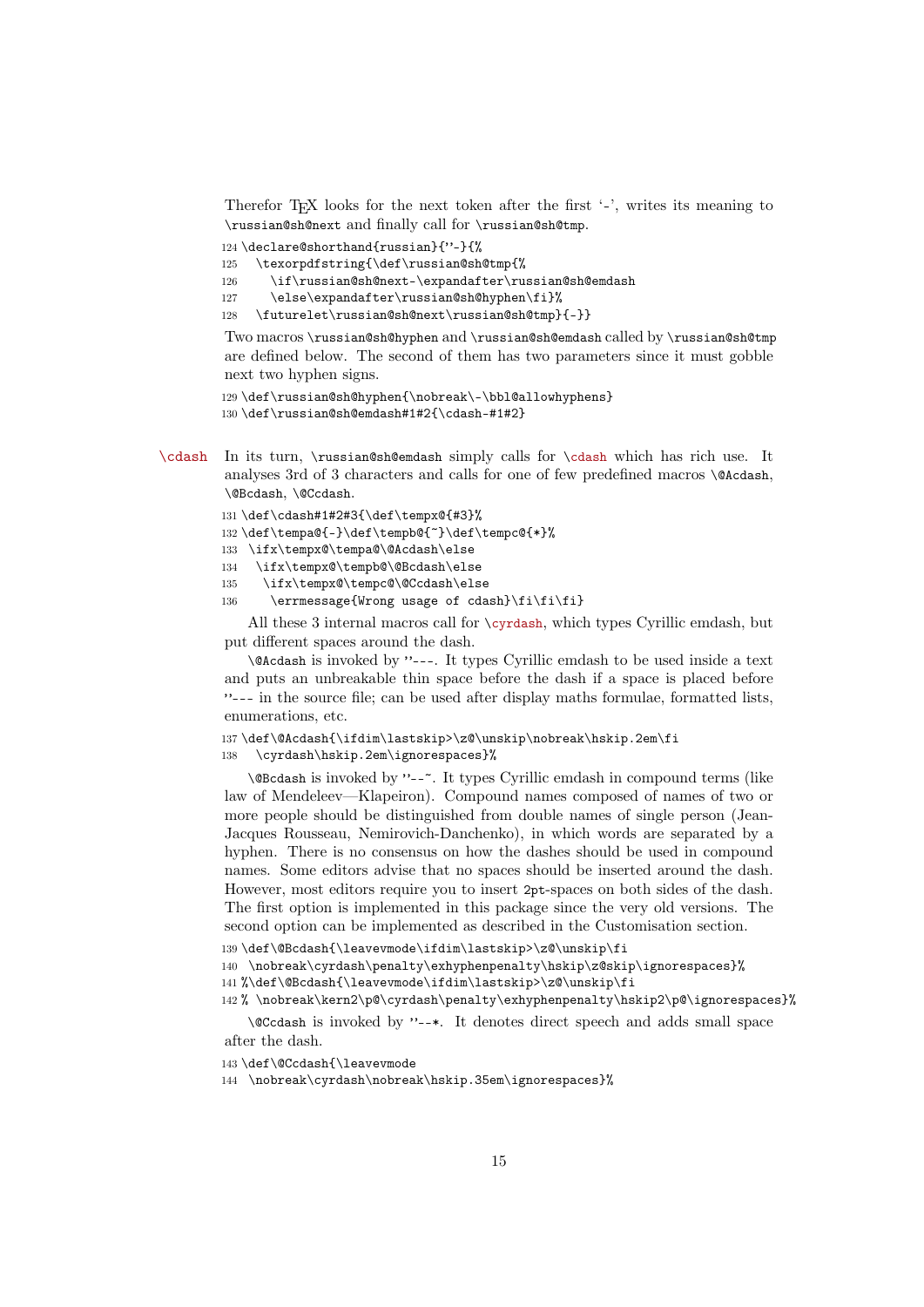Finally, we define a shorthand thin space to be placed between initials as in D.", Mendeleev. When used instead of  $\setminus$ , as in D. $\setminus$ , Mendeleev it allows hyphenation in the next word.

145 \declare@shorthand{russian}{",}{\nobreak\hskip.2em\ignorespaces}

\cyrdash The \cyrdash macro is defined in Cyrillic font encodings (LCY, T2\*, OT2, and X2) by means of  $\DeclarerTextSymbol$ . In  $T2*$  encodings  $\cyrdash$  refers to same code point 22 as \textemdash does so that these two macros are equivalent. However the dash at the code point 22 have different length in different fonts. The dash in Cyrillic fonts LH is 20% shorter as compared to Latin fonts such as CM (Computer Modern). As a result, the dash typed by the ligature --- or its variations mentioned in Table 1 might change its length after \selectlanguage.

> The \cyrdash macro is not available in Latin encodings, such as T1, or in the Unicode TU encoding intended for the xelatex and lualatex engines. Therefore, an explicit or implicit call to the command \cyrdash in a situation when the current language differs fro[m](#page-31-0) Russian, causes an error. For such cases, we provide a fake default using the \ProvideTextCommandDefault method.

> Prior to version 1.3l inclusive, the fake for \cyrdash was defined as a compound character  ${\hbox{box to.8em {-}hss--}}$  in the case when the current language is Russian; in other cases, \cyrdash is equated to \textemdash. Thus, for the Russian language, the command \cyrdash prints a dash 0.8em wide. With the variety of fonts that the xelatex and lualatex compilers allow, the usual dash that the \textemdash command prints can have a width of either more than 1em or less than 1em. Consequently, the statement that the Cyrillic dash is 20 percent shorter than the Latin one loses its meaning. In addition, this statement does not find convincing confirmation in the specialized literature for editors of publishing houses. In this regard, it was decided to equate \cyrdash with \textemdash.

```
146 \PackageInfo{babel}{Default for \string\cyrdash\space is provided}
147 %%\ProvideTextCommandDefault{\cyrdash}{\iflanguage{russian}%
```

```
148 %% {\hbox to.8em{--\hss--}}{\textemdash}}
```
149 \ProvideTextCommandDefault{\cyrdash}{\textemdash}

With this definition of  $\cyrdash$ , the dash width is entirely determined by the selected font. However, it is believed that the dash length in many fonts is too large. Those who adhere to such a bud of vision can change the definition of the \cyrdash command by placing the declaration \renewcommand{\cyrdash} {\scalebox{0.75}[1]{\textemdash}} somewhere after the call to the babel package. Unfortunately, such a definition of the \cyirdash command cannot be used inside current package, since the command \scalebox is defined in the graphicx package.

### 7.5 Switching to/from Russian

<span id="page-15-0"></span>Now we define additional macros used to reset current language to Russian and back to some original state. The package babel based on the assumption that original state is characterized by a Latin encoding. Previously, for back reset the macro \OriginalTeX was used, but now use \latintext for the same purpose.

### 7.5.1 Caption names

<span id="page-15-1"></span>First, we define Russian equivalents for Russian caption names.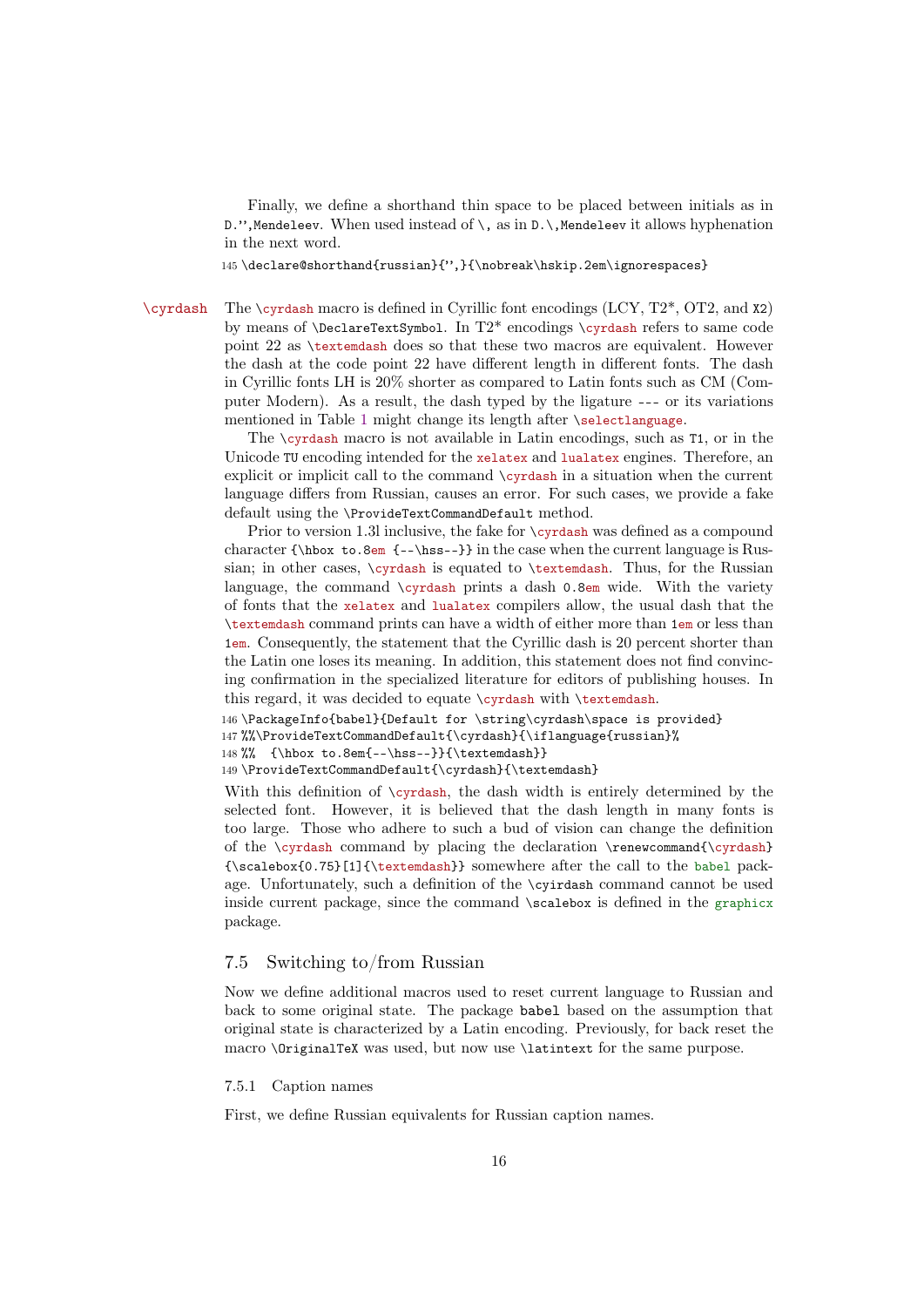\captionsrussian The macro \captionsrussian defines caption names used in the four standard document classes provided with  $\LaTeX$ . The macro \cyr activates Cyrillic encoding. It could be dropped if we would be sure that Russian captions are called only if current language is Russian. However, the macros such as \Russian do not conform to strict rules of the package babel as explained in the above.

> As of version v.1.2 we eliminate  $\qquad \gamma \ldots$  macros from caption names if Unicode engine is running. In the latter case, Cyrillic letters are typed in by their Unicode code-points, the ^^^^abcd notation is not used since it causes error at compilation time in case if  $\mathbb{M}$ <sub>F</sub>X is running and utf8 input encoding is not declared.

150 \if@uni@ode

151 %\captionsrussian@modern

```
152 \addto\captionsrussian{%
153 \def\prefacename{Предисловие}% [babel]
154 \def\refname{Список литературы}% [only article]
155 \def\abstractname{Аннотация}% [only article, report]
156 \def\bibname{Литература}% [only book, report]
157 \def\chaptername{Глава}% [only book, report]
158 \def\appendixname{Приложение}%
```
Note that two names for the Table of Contents can be used in Russian publications. For books (and reports) the second variant is appropriate, but for proceedings the first variant is preferred:

```
159 \@ifundefined{thechapter}
160 {\def\contentsname{Содержание}}%
161 {\def\contentsname{Оглавление}}%
162 \let\tocname=\contentsname
163 \def\listfigurename{Список иллюстраций}%
164 \def\listtablename{Список таблиц}%
165 \def\indexname{Предметный указатель}%
166 \def\authorname{Именной указатель}%
167 \def\figurename{Рис.}%
168 \def\tablename{Таблица}%
169 \def\partname{Часть}%
170 \def\enclname{вкл.}%
171 \def\ccname{исх.}%
172 \def\headtoname{вх.}%
173 \def\pagename{c.}% [letter]
174 \def\seename{см.}%
175 \def\alsoname{см.\ также}%
176 \def\proofname{Доказательство}% [amsthm]
177 \def\glossaryname{Словарь терминов}%
178 \def\acronymname{Аббревиатуры}% [glossaries] {Acronyms}
179 \def\lstlistingname{Листинг}% [listings] (the environment) {Listing}
180 \def\lstlistlistingname{Листинги}% [listings] (the "List of") {Listings}
181 \def\notesname{Заметки}% [endnotes] {Notes}
182 }%
Additional definitions for the package nomencl:
183 %% ==========
184 %% nomencl
```
<sup>185</sup> \ifdefined\nomname

<sup>186 \</sup>addto\captionsrussian{%

<sup>187 \</sup>def\nomname{Обозначения}%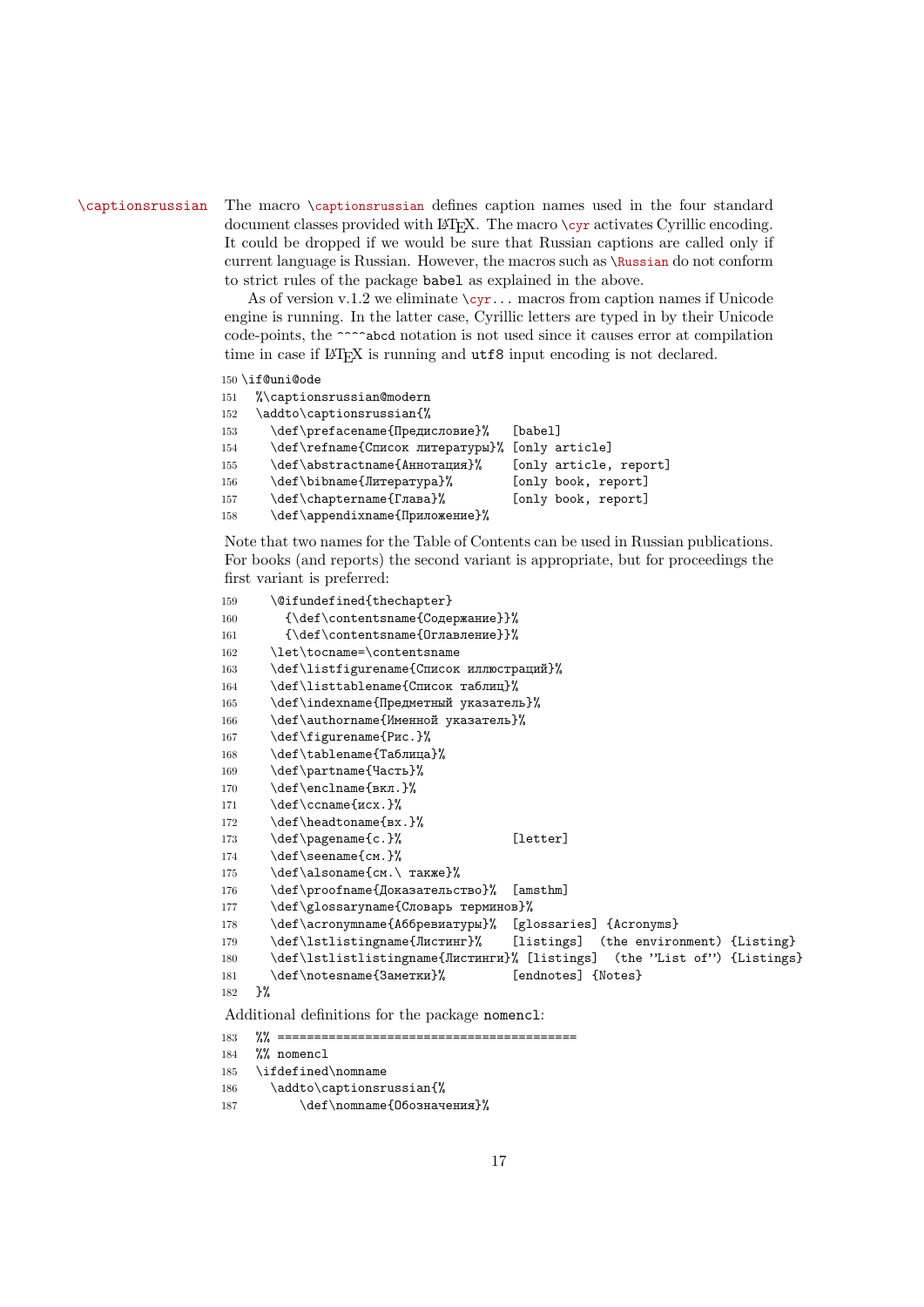```
188 \def\eqdeclaration#1{, см.\nobreakspace(#1)}%
189 \def\pagedeclaration#1{, crp.\nobreakspace#1}%
190 }%
191 \ifmmode \overline{ \setminus} \else 191 \ifmmode \overline{ \setminus} \ 1 191
Additional captions for the revtex class.
192 %% =========================================
193 %% RevTeX4 & RevTeX4-1
194 %%\@ifclassloaded{revtex4-1}
195 %%{<true code>}
196 %%{<false coode>}%
197 %\@ifclassloaded{revtex4-1}
198 %{%
199 \ifnum\@ifclassloaded{revtex4}{1}{\@ifclassloaded{revtex4-1}{1}{0}}>0
200 \addto\captionsrussian{%
201 \def\lofname{\listfigurename}
202 \def\ldots f\llbracket\frac{\mathbf{b}203 \def\figuresname{Рисунки}%{Figures}%
204 \def\tablesname{Таблицы}%{Tables}%
205 \def\appendixesname{Приложения}%{Appendixes}%
206 \def\acknowledgmentsname{Благодарности}%{Acknowledgments}
207 \def\andname{и}%{and}
208 \def\@pacs@name{PACS коды: }%{PACS numbers: }%
209 \def\@keys@name{Ключевые слова: }%{Keywords: }%
210 \def\Dated@name{Дата: }%{Dated: }%
211 \def\Received@name{Получено }%{Received }%
212 \def\Revised@name{Исправленная версия }%{Revised }%
213 \def\Accepted@name{Принято }%{Accepted }%
214 \def\Published@name{Опубликовано }%{Published }%
215 }%
216 %}{}%
217 \fi
   Now we proceed to the ancient version in Unicode encoding.
218 \addto\captionsrussian@ancient{%
219 \def\{\Pi\neq\{\Pi\n\rangle\}220 \def\refname{Примѣчанія}%
221 \def\abstractname{Аннотація}%
222 \def\binom{Buf}{H}223 \def\chaptername{Глава}%
224 \def\appendixname{Приложеніе}%
225 \@ifundefined{thechapter}
226 {\def\contentsname{Содержаніе}}%
227 {\def\contentsname{Оглавленіе}}%
228 \let\tocname=\contentsname
229 \def\listfigurename{Списокъ иллюстрацій}%
230 \def\listtablename{Списокъ таблицъ}%
231 \def\indexname{Предмѣтный указатель}%
232 \def\authorname{Именной указатель}%
233 \def\figurename{Рис.}%
234 \def\tablename{Таблица}%
235 \def\partname{Часть}%
236 \def\enclname{вкл.}%
237 \def\ccname{исх.}%
```

```
238 \def\headtoname{вх.}%
```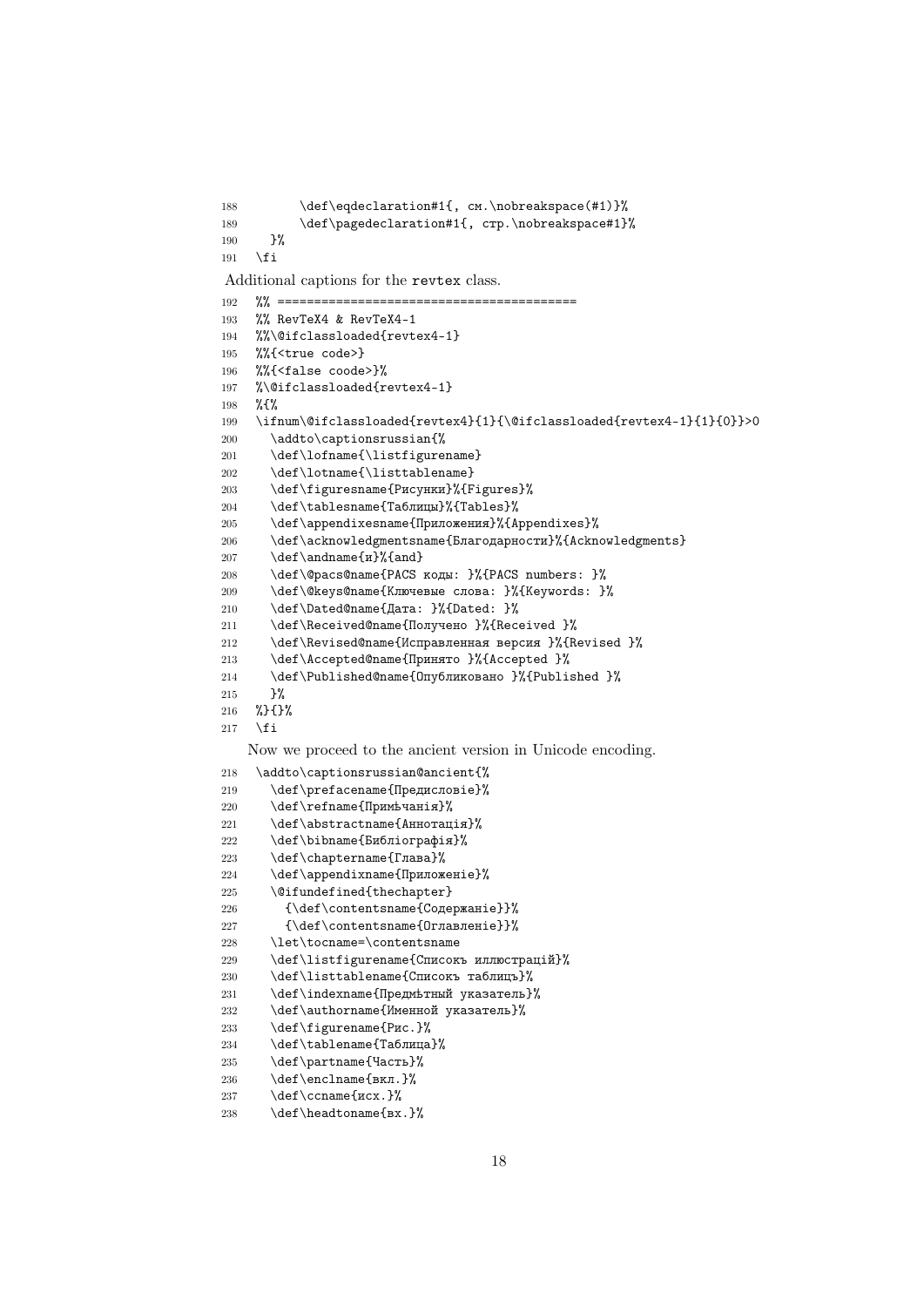```
239 \def\pagename{c.}%
240 \def\seename{см.}%
241 \def\alsoname{см.~также}%
242 \def\proofname{Доказательство}%
243 \def\glossaryname{Словарь терминов}%
244 \def\acronymname{Аббревиатуры}%
245 \def\lstlistingname{Листинг}%
246 \def\lstlistlistingname{Листинги}%
247 %\ifdefined\nomname
248 % see http://old_russian.academic.ru/8433/%D0%BE%D0%B1%D1%8A%CB%AB%D0%B0%D0%B2%D0%BB%D0%B
249 \det\nomname{06}349 \det\nomname{06}349 \det\sigma250 \sqrt[2]{\text{ifi}}251 \def\notesname{Заметки}%
252 }
253 %% =========================================
254 %% RevTeX4 & RevTeX4-1
255 %\@ifclassloaded{revtex4-1}
256 %{%
257 \ifnum\@ifclassloaded{revtex4}{1}{\@ifclassloaded{revtex4-1}{1}{0}}>0
258 \addto\captionsrussian@ancient{%
259 \def\lofname{\listfigurename}
260 \def\lotname{\listtablename}
261 \def\figuresname{Рисунки}%{Figures}%
262 \def\tablesname{Таблицы}%{Tables}%
263 \def\appendixesname{Приложения}%{Appendixes}%
264 \def\acknowledgmentsname{Благодарности}%{Acknowledgments}
265 \def\andname{u}%{and}
266 \def\@pacs@name{PACS коды: }%{PACS numbers: }%
267 \def\@keys@name{Ключевые слова: }%{Keywords: }%
268 \def\Dated@name{Дата: }%{Dated: }%
269 \def\Received@name{Получено }%{Received }%
270 \def\Revised@name{Исправленная версия }%{Revised }%
271 \def\Accepted@name{Принято }%{Accepted }%
272 \def\Published@name{Опубликовано }%{Published }%
273 }%
274 %}{}%
275 \, \text{Vfi}276 %% =========================================
277 \else
278 %\def\captionsrussian@modern{%
279 \addto\captionsrussian{%
280 \def\prefacename{%
281 {\cyr\CYRP\cyrr\cyre\cyrd\cyri\cyrs\cyrl\cyro\cyrv\cyri\cyre}}%
282 \def\refname{%
283 {\cyr\CYRS\cyrp\cyri\cyrs\cyro\cyrk\
284 \cyrl\cyri\cyrt\cyre\cyrr\cyra\cyrt\cyru\cyrr\cyrery}}%
285 \def\abstractname{%
286 {\cyr\CYRA\cyrn\cyrn\cyro\cyrt\cyra\cyrc\cyri\cyrya}}%
287 \def\bibname{%
288 {\cyr\CYRL\cyri\cyrt\cyre\cyrr\cyra\cyrt\cyru\cyrr\cyra}}%
289 \def\chaptername{{\cyr\CYRG\cyrl\cyra\cyrv\cyra}}%
290 \def\appendixname{%
291 {\cyr\CYRP\cyrr\cyri\cyrl\cyro\cyrzh\cyre\cyrn\cyri\cyre}}%
292 \@ifundefined{thechapter}%
```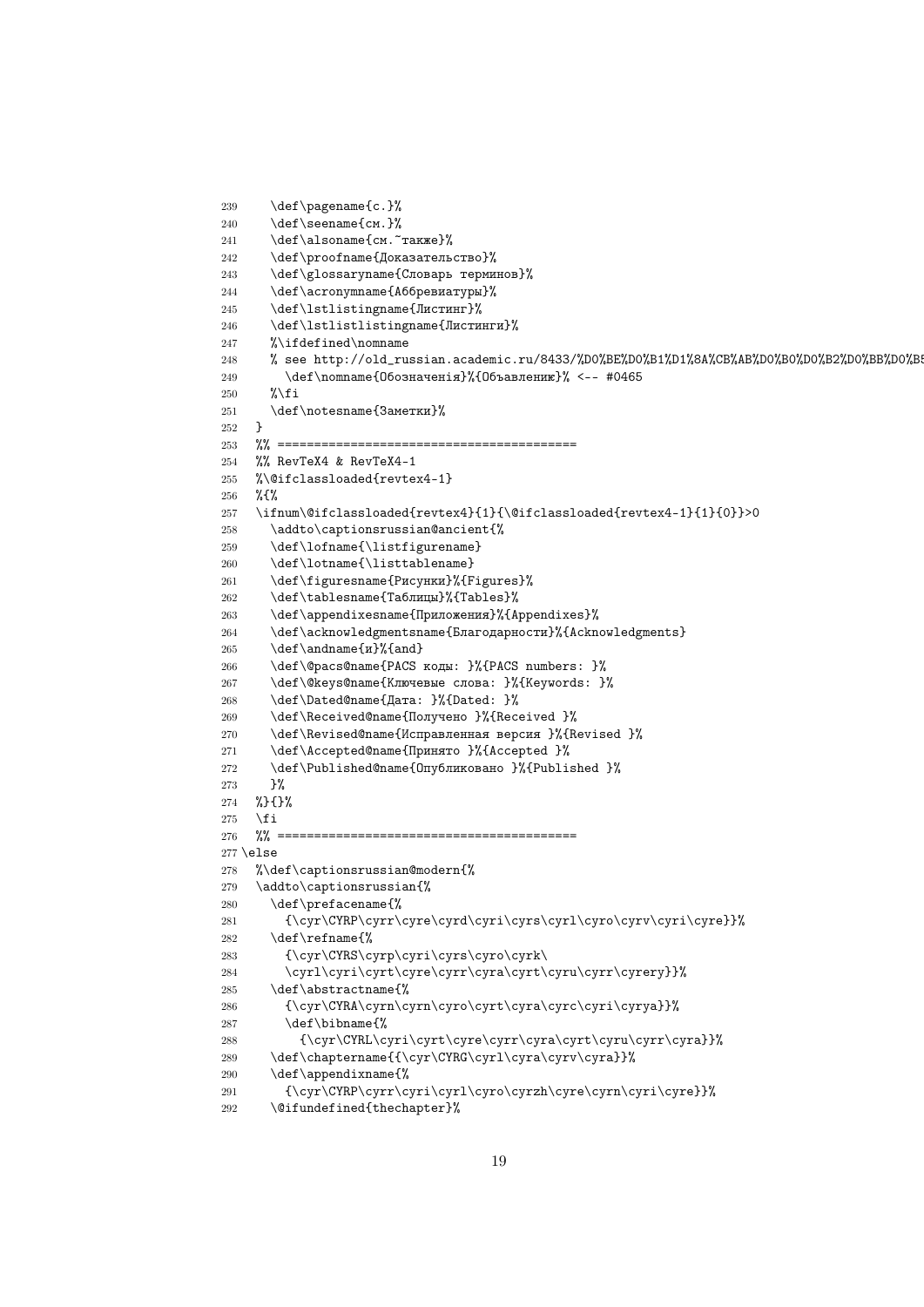```
293 {\def\contentsname{%
294 {\cyr\CYRS\cyro\cyrd\cyre\cyrr\cyrzh\cyra\cyrn\cyri\cyre}}}%
295 {\def\contentsname{%}
296 {\cyr\CYRO\cyrg\cyrl\cyra\cyrv\cyrl\cyre\cyrn\cyri\cyre}}}%
297 \let\tocname=\contentsname
298 \def\listfigurename{%
299 {\cyr\CYRS\cyrp\cyri\cyrs\cyro\cyrk
300 \ \cyri\cyrl\cyrl\cyryu\cyrs\cyrt\cyrr\cyra\cyrc\cyri\cyrishrt}}%
301 \def\listtablename{%
302 {\cyr\CYRS\cyrp\cyri\cyrs\cyro\cyrk
303 \ \cyrt\cyra\cyrb\cyrl\cyri\cyrc}}%
304 \def\indexname{%
305 {\cyr\CYRP\cyrr\cyre\cyrd\cyrm\cyre\cyrt\cyrn\cyrery\cyrishrt
306 \ \cyru\cyrk\cyra\cyrz\cyra\cyrt\cyre\cyrl\cyrsftsn}}%
307 \def\authorname{%
308 {\cyr\CYRI\cyrm\cyre\cyrn\cyrn\cyro\cyrishrt
309 \ \cyru\cyrk\cyra\cyrz\cyra\cyrt\cyre\cyrl\cyrsftsn}}%
310 \def\figurename{{\cyr\CYRR\cyri\cyrs.}}%
311 \def\tablename{{\cyr\CYRT\cyra\cyrb\cyrl\cyri\cyrc\cyra}}%
312 \def\partname{{\cyr\CYRCH\cyra\cyrs\cyrt\cyrsftsn}}%
313 \def\enclname{{\cyr\cyrv\cyrk\cyrl.}}%
314 \def\ccname{{\cyr\cyri\cyrs\cyrh.}}%
315 \def\headtoname{{\cyr\cyrv\cyrh.}}%
316 \def\pagename{{\cyr\cyrs.}}%
317 \def\seename{{\cyr\cyrs\cyrm.}}%
318 \def\alsoname{{\cyr\cyrs\cyrm.\ \cyrt\cyra\cyrk\cyrzh\cyre}}%
319 \def\proofname{{\cyr\CYRD\cyro\cyrk\cyra\cyrz\cyra\cyrt
320 \cyre\cyrl\cyrsftsn\cyrs\cyrt\cyrv\cyro}}%
321 \def\glossaryname{{\cyr\CYRS\cyrl\cyro\cyrv\cyra\cyrr\cyrsftsn\
322 \cyrt\cyre\cyrr\cyrm\cyri\cyrn\cyro\cyrv}}%
323 \def\acronymname{\CYRA\cyrb\cyrb\cyrr\cyre\cyrv\cyri\cyra\cyrt\cyru\cyrr\cyrery}%
324 \def\lstlistingname{\CYRL\cyri\cyrs\cyrt\cyri\cyrn\cyrg}%
325 \def\lstlistlistingname{\CYRL\cyri\cyrs\cyrt\cyri\cyrn\cyrg\cyri}%
326 \def\nomname{\CYRO\cyrb\cyro\cyrz\cyrn\cyra\cyrch\cyre\cyrn\cyri\cyrya}%
327 \def\notesname{\CYRZ\cyra\cyrm\cyre\cyrt\cyrk\cyri}%
328 }%
329 %% =========================================
330 %% RevTeX4 & RevTeX4-1
331 \ifnum \@ifclassloaded{revtex4}{1}{\@ifclassloaded{revtex4-1}{1}{0}}>0
332 \addto\captionsrussian{%
333 \def\lofname{\listfigurename}
334 \def\lotname{\listtablename}
335 \def\figuresname{\CYRR\cyri\cyrs\cyru\cyrn\cyrk\cyri}%{Figures}%
336 \label{thm:main} $$ \def\table{CYRT\cyraf\cyrb\cyri\cyrcf\cyrery}_{\fables}$$337 \def\appendixesname{\CYRP\cyrr\cyri\cyrl\cyro\cyrzh\cyre\cyrn\cyri\cyrya}%{Appendixes}%
338 \def\acknowledgmentsname{\CYRB\cyrl\cyra\cyrg\cyro\cyrd\cyra\cyrr\cyrn\cyro\cyrs\cyrt\cyr
339 \def\andname{\cyri}%{and}
340 \def\@pacs@name{PACS \cyrk\cyro\cyrd\cyrery: }%{PACS numbers: }%
341 \def\@keys@name{\CYRK\cyrl\cyryu\cyrch\cyre\cyrv\cyrery\cyre \cyrs\cyrl\cyro\cyrv\cyra: }
342 \def\Dated@name{\CYRD\cyra\cyrt\cyra: }%{Dated: }%
343 \def\Received@name{\CYRP\cyro\cyrl\cyru\cyrch\cyre\cyrn\cyro }%{Received }%
344 \def\Revised@name{\CYRI\cyrs\cyrp\cyrr\cyra\cyrv\cyrl\cyre\cyrn\cyrn\cyra\cyrya \cyrv\cyr
345 \def\Accepted@name{\CYRP\cyrr\cyri\cyrn\cyrya\cyrt\cyro }%{Accepted }%
346 \def\Published@name{\CYRO\cyrp\cyru\cyrb\cyrl\cyri\cyrk\cyro\cyrv\cyra\cyrn\cyro }%{Published }
```

```
20
```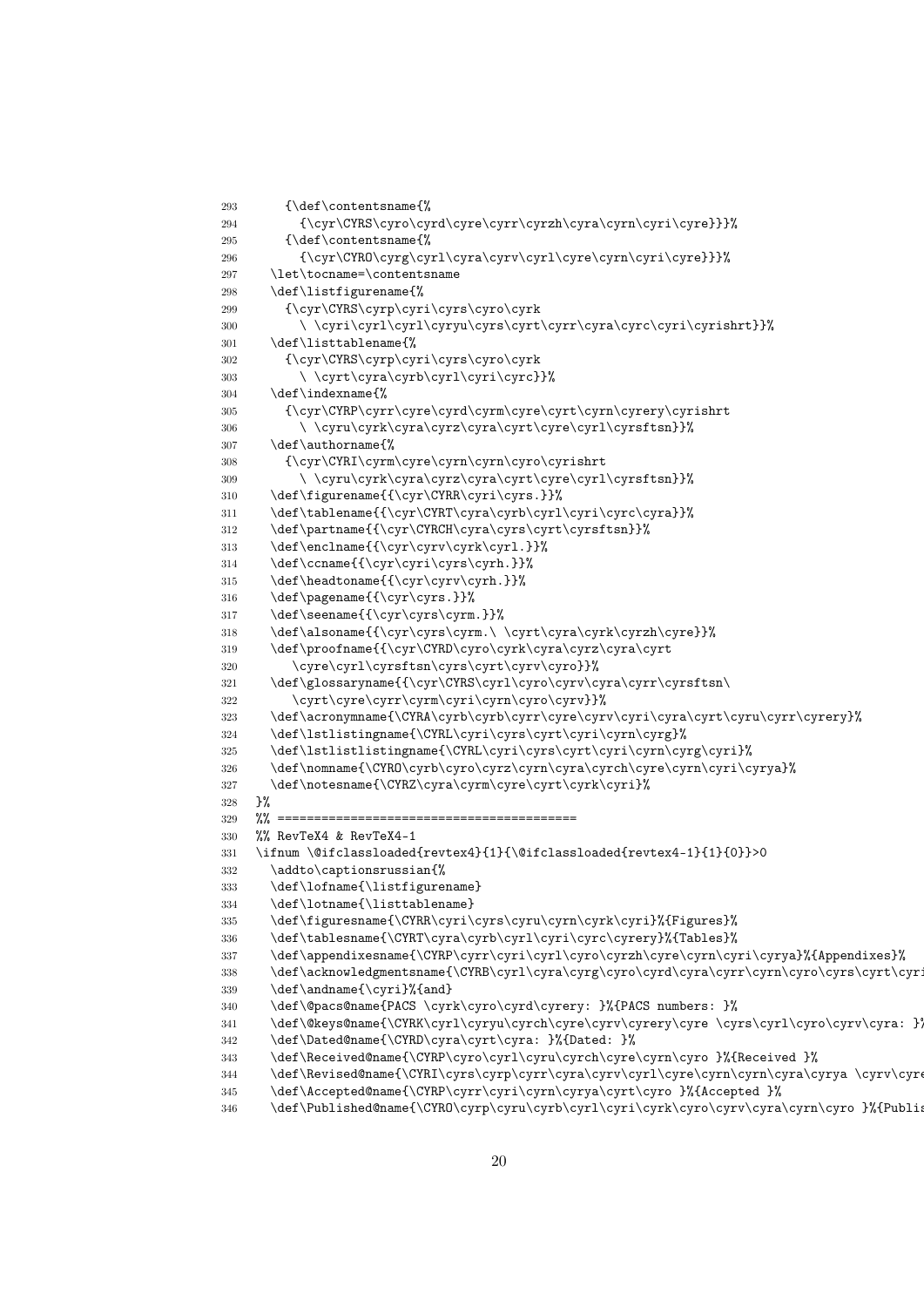```
347 }%
348 \fi
349 % ======
350 \addto\captionsrussian@ancient{%
351 \def\prefacename{%
352 {\cyr\CYRP\cyrr\cyre\cyrd\cyri\cyrs\cyrl\cyro\cyrv\cyrii\cyre}}%
353 \qquad \text{def}\refname{%
354 {\cyr\CYRP\cyrr\cyri\cyrm\cyryat\cyrch\cyra\cyrn\cyrii\cyrya}}% <-- Примѣчанія
355 \def\abstractname{%
356 {\cyr\CYRA\cyrn\cyrn\cyro\cyrt\cyra\cyrc\cyrii\cyrya}}%
357 \def\bibname{%
358 {\cyr\CYRB\cyri\cyrb\cyrl\cyrii\cyro\cyrg\cyrr\cyra\cyrf\cyrii\cyrya}}% <-- Библіограф
359 \textcolor{black}{\cyclic} \label{cyclic} $$360 \def\appendixname{%
361 {\cyr\CYRP\cyrr\cyri\cyrl\cyro\cyrzh\cyre\cyrn\cyrii\cyre}}%
362 \@ifundefined{thechapter}%
363 {\def\contentsname{%
364 {\cyr\CYRS\cyro\cyrd\cyre\cyrr\cyrzh\cyra\cyrn\cyrii\cyre}}}%
365 {\def\contentsname{%
366 {\cyr\CYRO\cyrg\cyrl\cyra\cyrv\cyrl\cyre\cyrn\cyrii\cyre}}}%
367 \let\tocname=\contentsname
368 % Списокъ иллюстрацій
369 \def\listfigurename{%
370 {\cyr\CYRS\cyrp\cyri\cyrs\cyro\cyrk\cyrhrdsn\
371 \cyri\cyrl\cyrl\cyryu\cyrs\cyrt\cyrr\cyra\cyrc\cyrii\cyrishrt}}
372 % Списокъ таблицъ
373 \def\listtablename{%
374 {\cyr\CYRS\cyrp\cyri\cyrs\cyro\cyrk\cyrhrdsn\
375 \cyrt\cyra\cyrb\cyrl\cyri\cyrc\cyrhrdsn}}%
376 % Предмѣтный указатель, ѣ (\cyryat) in X2 encoding only
377 \def\indexname{%
378 {\cyr\CYRP\cyrr\cyre\cyrd\cyrm\cyryat\cyrt\cyrn\cyrery\cyrishrt\space
379 \cyru\cyrk\cyra\cyrz\cyra\cyrt\cyre\cyrl\cyrsftsn}}%
380 \def\authorname{%
381 {\cyr\CYRI\cyrm\cyre\cyrn\cyrn\cyro\cyrishrt\
382 \cyru\cyrk\cyra\cyrz\cyra\cyrt\cyre\cyrl\cyrsftsn}}%
383 \def\figurename{{\cyr\CYRR\cyri\cyrs.}}%
384 \def\tablename{{\cyr\CYRT\cyra\cyrb\cyrl\cyri\cyrc\cyra}}%
385 \def\partname{{\cyr\CYRCH\cyra\cyrs\cyrt\cyrsftsn}}%
386 \def\enclname{{\cyr\cyrv\cyrk\cyrl.}}%
387 \def\ccname{{\cyr\cyri\cyrs\cyrh.}}%
388 \def\headtoname{{\cyr\cyrv\cyrh.}}%
389 \def\pagename{{\cyr\cyrs.}}%
390 \def\seename{{\cyr\cyrs\cyrm.}}%
391 \def\alsoname{{\cyr\cyrs\cyrm.\ \cyrt\cyra\cyrk\cyrzh\cyre}}%
392 \def\proofname{{\cyr\CYRD\cyro\cyrk\cyra\cyrz\cyra\cyrt
393 \cyre\cyrl\cyrsftsn\cyrs\cyrt\cyrv\cyro}}%
394 \def\glossaryname{{\cyr\CYRS\cyrl\cyro\cyrv\cyra\cyrr\cyrsftsn\
395 \cyrt\cyre\cyrr\cyrm\cyri\cyrn\cyro\cyrv}}% <-- Needs translation
396 \def\acronymname{\CYRA\cyrb\cyrb\cyrr\cyre\cyrv\cyri\cyra\cyrt\cyru\cyrr\cyrery}%
397 \def\lstlistingname{\CYRL\cyri\cyrs\cyrt\cyri\cyrn\cyrg}%
398 \def\lstlistlistingname{\CYRL\cyri\cyrs\cyrt\cyri\cyrn\cyrg\cyri}%
399 \def\nomname{\CYRO\cyrb\cyro\cyrz\cyrn\cyra\cyrch\cyre\cyrn\cyrii\cyrya}%
400 \def\notesname{\CYRZ\cyra\cyrm\cyre\cyrt\cyrk\cyri}%
```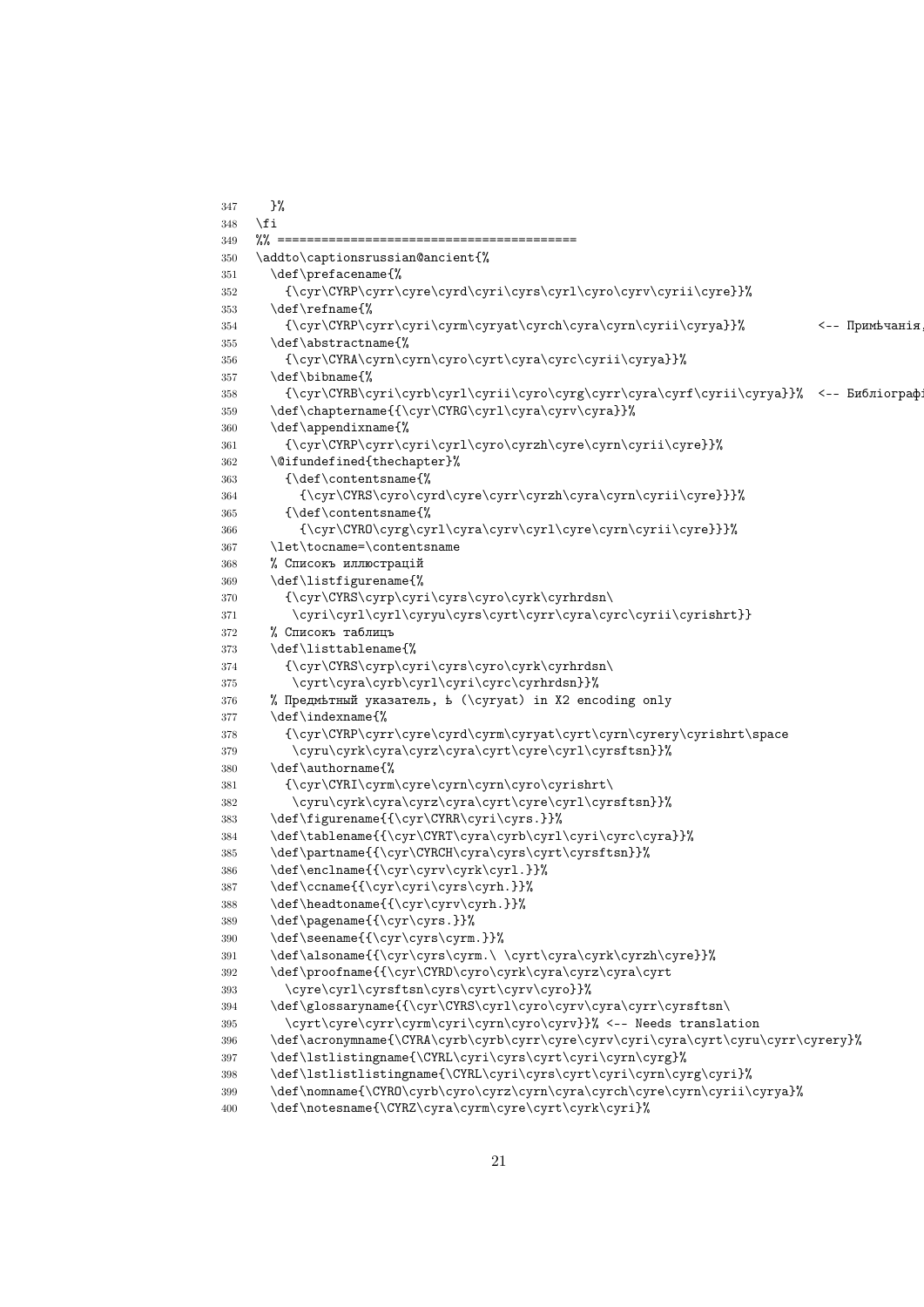```
401   3\%402 %% =========================================
403 %% RevTeX4 & RevTeX4-1
404 \ifnum \@ifclassloaded{revtex4}{1}{\@ifclassloaded{revtex4-1}{1}{0}}>0
405 \addto\captionsrussian@ancient{%
406 \def\lofname{\listfigurename}
407 \def\lotname{\listtablename}
408 \def\figuresname{\CYRR\cyri\cyrs\cyru\cyrn\cyrk\cyri}%{Figures}%
409 \def\tablesname{\CYRT\cyra\cyrb\cyrl\cyri\cyrc\cyrery}%{Tables}%
410 \def\appendixesname{\CYRP\cyrr\cyri\cyrl\cyro\cyrzh\cyre\cyrn\cyri\cyrya}%{Appendixes}%
411 \def\acknowledgmentsname{\CYRB\cyrl\cyra\cyrg\cyro\cyrd\cyra\cyrr\cyrn\cyro\cyrs\cyrt\cyr
412 \def\andname{\cyri}%{and}
413 \def\@pacs@name{PACS \cyrk\cyro\cyrd\cyrery: }%{PACS numbers: }%
414 \def\@keys@name{\CYRK\cyrl\cyryu\cyrch\cyre\cyrv\cyrery\cyre \cyrs\cyrl\cyro\cyrv\cyra: }
415 \def\Dated@name{\CYRD\cyra\cyrt\cyra: }%{Dated: }%
416 \def\Received@name{\CYRP\cyro\cyrl\cyru\cyrch\cyre\cyrn\cyro }%{Received }%
417 \def\Revised@name{\CYRI\cyrs\cyrp\cyrr\cyra\cyrv\cyrl\cyre\cyrn\cyrn\cyra\cyrya \cyrv\cyr
418 \def\Accepted@name{\CYRP\cyrr\cyri\cyrn\cyrya\cyrt\cyro }%{Accepted }%
419 \def\Published@name{\CYRO\cyrp\cyru\cyrb\cyrl\cyri\cyrk\cyro\cyrv\cyra\cyrn\cyro }%{Published }
420 }%
421 \times 111422 %% =========================================
423 \text{ }\mathsf{tfi}
```
<span id="page-21-0"></span>7.5.2 Date in Russian

\daterussian The macro \daterussian is used to reset the macro \today in Russian.

 \if@uni@ode \addto\daterussian{% 426 \def\today{\number\day~\ifcase\month\or января\or февраля $\or$  марта\or апреля $\overline{\arctan}$  мая $\sigma$  июня\or июля\or августа\or сентября\or октября\or ноября\or декабря\fi 439 \space \number\year~r.}} \def\daterussian@ancient{% 441 \def\today{\number\day~\ifcase\month\or% января\or февраля\or марта\or апреля\or  $\n **9 9 9 9 1 9 1 9 1 9 1 9 1 9 1 9 1 9 1 9 1 9 1 9 1 9 1 9 1 9**$   $i$   $mHg\$  іюля\or августа\or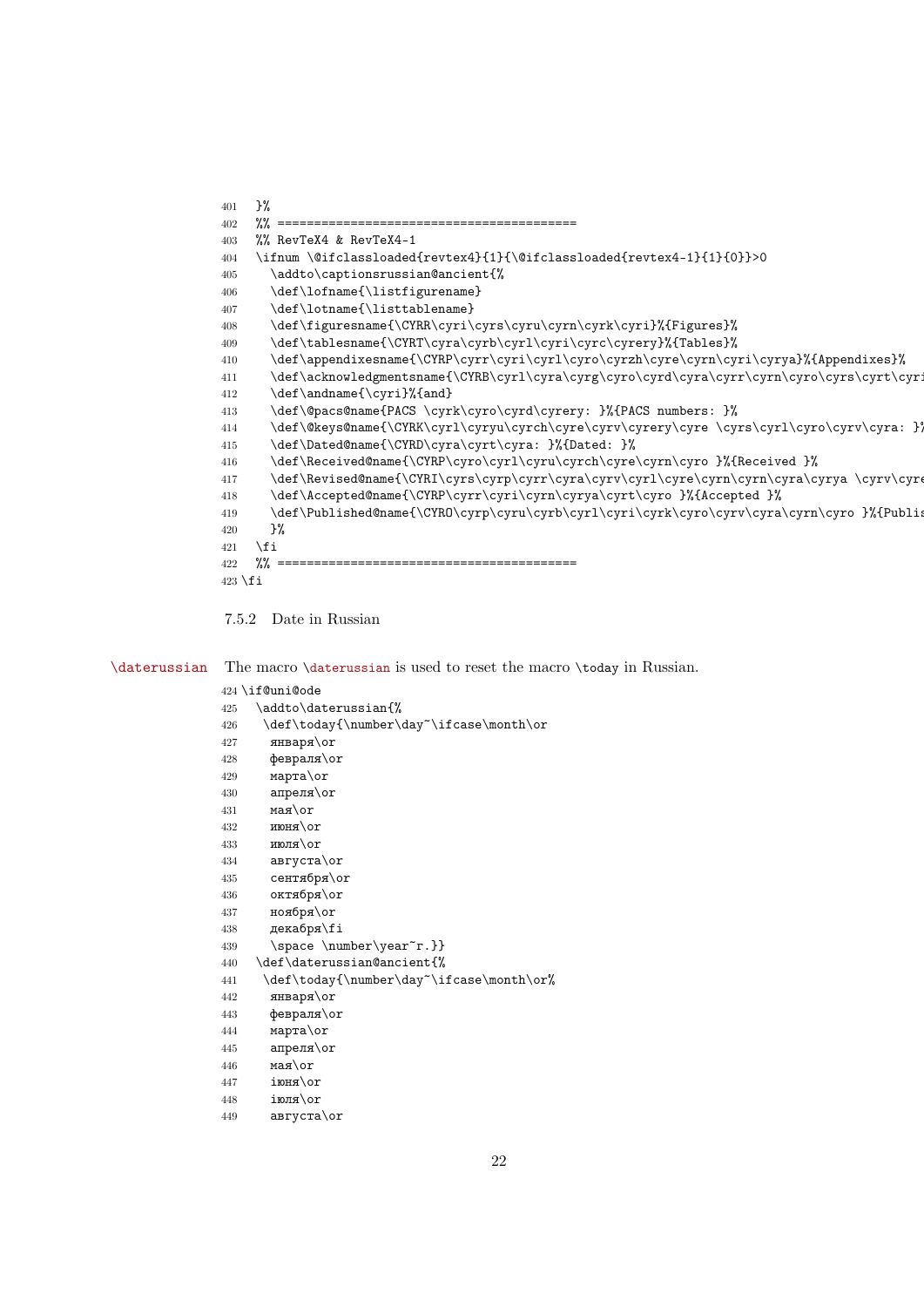```
450 сентября\or
451 октября\or
452 ноября\or
453 декабря\frac{1}{\ell}454 \space \number\year~r.}}
455 \else
456 \def\daterussian{%
457 \def\today{\number\day~\ifcase\month\or
458 \cyrya\cyrn\cyrv\cyra\cyrr\cyrya\or
459 \cyrf\cyre\cyrv\cyrr\cyra\cyrl\cyrya\or
460 \cyrm\cyra\cyrr\cyrt\cyra\or
461 \cyra\cyrp\cyrr\cyre\cyrl\cyrya\or
462 \cyrm\cyra\cyrya\or
463 \cyri\cyryu\cyrn\cyrya\or
464 \cyri\cyryu\cyrl\cyrya\or
465 \cyra\cyrv\cyrg\cyru\cyrs\cyrt\cyra\or
466 \cyrs\cyre\cyrn\cyrt\cyrya\cyrb\cyrr\cyrya\or
467 \cyro\cyrk\cyrt\cyrya\cyrb\cyrr\cyrya\or
468 \cyrn\cyro\cyrya\cyrb\cyrr\cyrya\or
469 \cyrd\cyre\cyrk\cyra\cyrb\cyrr\cyrya\fi
470 \space \number\year~\cyrg.}}
471 \def\daterussian@ancient{%
472 \def\today{\number\day~\ifcase\month\or
473 \cyrya\cyrn\cyrv\cyra\cyrr\cyrya\or
474 \cyrf\cyre\cyrv\cyrr\cyra\cyrl\cyrya\or
475 \cyrm\cyra\cyrr\cyrt\cyra\or
476 \cyra\cyrp\cyrr\cyre\cyrl\cyrya\or
477 \cyrm\cyra\cyrya\or
478 \cyrii\cyryu\cyrn\cyrya\or
479 \cyrii\cyryu\cyrl\cyrya\or
480 \cyra\cyrv\cyrg\cyru\cyrs\cyrt\cyra\or
481 \cyrs\cyre\cyrn\cyrt\cyrya\cyrb\cyrr\cyrya\or
482 \cyro\cyrk\cyrt\cyrya\cyrb\cyrr\cyrya\or
483 \cyrn\cyro\cyrya\cyrb\cyrr\cyrya\or
484 \cyrd\cyre\cyrk\cyra\cyrb\cyrr\cyrya\fi
485 \space \number\year~\cyrg.}}
486 \fi
```
### <span id="page-22-0"></span>7.5.3 Hyphenation patterns

Russian hyphenation patterns are automatically activated every time Russian language is selected via \selectlanguage, \foreignlanguage or equivalent command. But we need to declare values of \lefthyphenmin and \righthyphenmin; both are set to 2.

As of v.1.2 we removed a definition for \englishhyphenmins. It is not deal of russianb.ldf.

```
487 \providehyphenmins{\CurrentOption}{\tw@\tw@}
488 \providehyphenmins{russian}{\tw@\tw@}
```
<span id="page-22-1"></span>7.5.4 Extra definitions

### \extrasrussian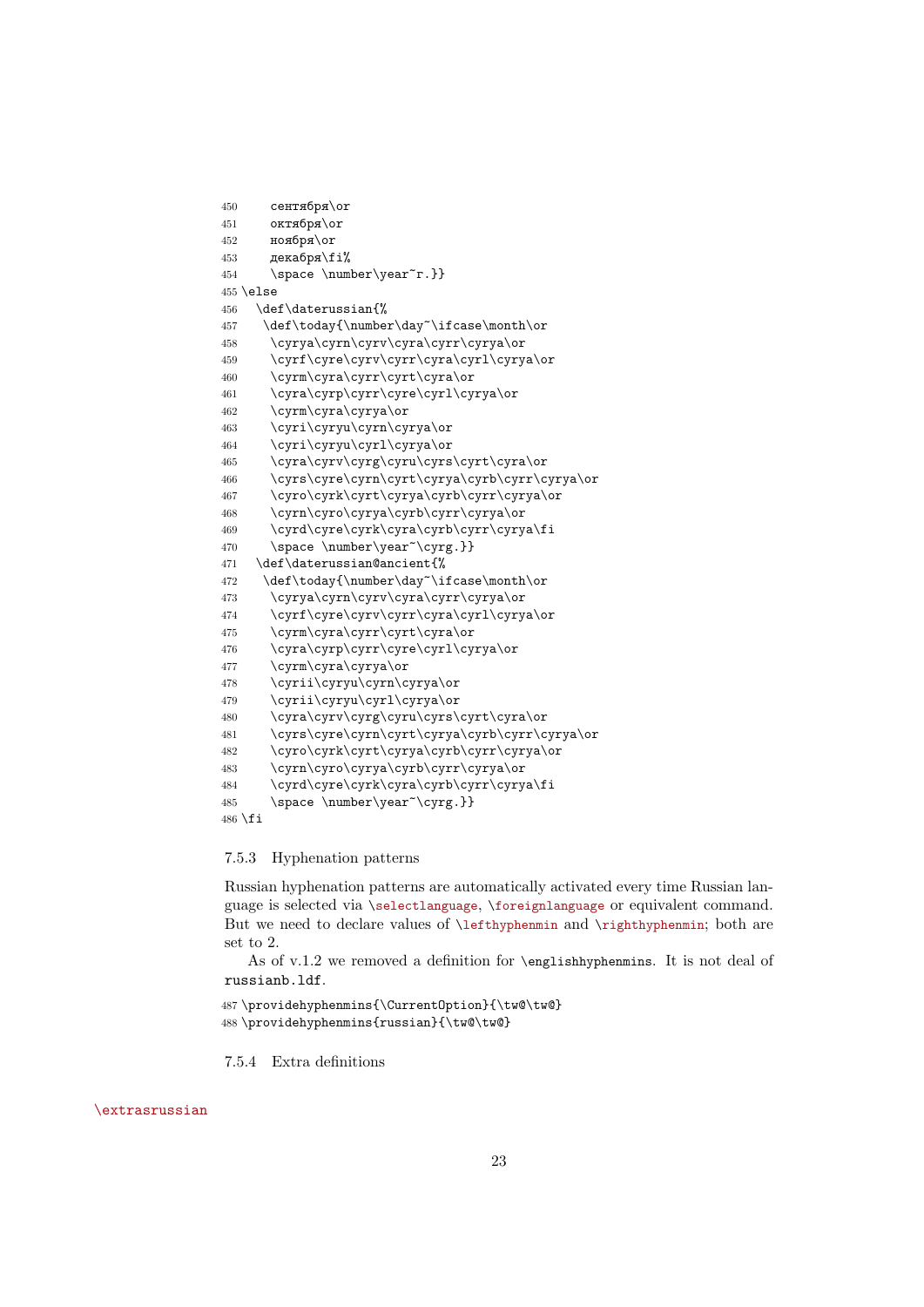The macro \extrasrussian performs extra definitions in addition to resetting the \noextrasrussian caption names and date. The macro \noextrasrussian is used to cancel the actions of \extrasrussian.

> First, we instruct babel to switch font encoding using earlier defined macros \cyrillictext and \latintext.

```
489 \addto\extrasrussian{\cyrillictext}
490 \addto\noextrasrussian{\latintext}
```
Second, we specify that the Russian group of shorthands should be used.

```
491 \addto\extrasrussian{\languageshorthands{russian}}
492 \addto\extrasrussian{\bbl@activate{"}}
493 \addto\noextrasrussian{\bbl@deactivate{"}}
```
Now the action \extrasrussian has to execute is to make sure that the command \frenchspacing is in effect. If this is not the case the execution of \noextrasrussian will switch it off again.

```
494 \addto\extrasrussian{\bbl@frenchspacing}
495 \addto\noextrasrussian{\bbl@nonfrenchspacing}
```
### 7.6 Alphabetic counters

Do we need to reset  $\alpha \dagger$  and  $\alpha$ ? They are used in the LATEX core to define the macros \alph and \Alph, respectively, which type a counter with a corresponding letter of Latin alphabet. We just want to make sure that correct \latinencoding is used instead of \latinencoding to typeset the counter. Starting from v.1.2 we do not reset these macros since all Cyrillic encoding but X2 do have Latin letters. When using the X2 encoding user must himself take care about selecting correct encoding when he switches his keyboard. Our decision is motivated as follows. If selected Cyrillic font is visually different from Latin font, the macro \@alph and \@Alph will produce visually different output from surrounding text if they are used with Russian text, which is completely legitimate. Notice for commented code:

We put *\latinencoding* in braces to avoid problems with *\@alph* inside minipages (e.g., footnotes inside minipages) where \@alph is expanded and we get for example '\fontencoding OT1' (\fontencoding is robust).

Note added on  $2013/03/22$ : {\fontencoding{\latinencoding}\selectfont rises an error with recent version of microtype package after the \appendix declaration (which resets \thechapter to \@Alph\c@chapter}). Most languages do not reset \@alph and \@Alph macros and only ukrainian and bulgarian add \fontencoding to \@alph and \@Alph.

Since v.1.3 we do not reset \@alph and \@Alph here. Resetting \fontencoding in  $\alpha$  alph and  $\alpha$  causes an error if the package smartref is loaded and a \sref occurs after the \appendix declaration which resets \thechapter to \@Alph\c@chapter.

```
496 %\def\@alph#1{{\fontencoding{\latinencoding}\selectfont
497 % \ifcase#1\or
498\% a\or b\or c\or d\or e\or f\or g\or h\or
499 % i\or j\or k\or l\or m\or n\or o\or p\or
500 % q\or r\or s\or t\or u\or v\or w\or x\or
501 % v\or z\else\@ctrerr\fi}}%
502 %\def\@Alph#1{{\fontencoding{\latinencoding}\selectfont
```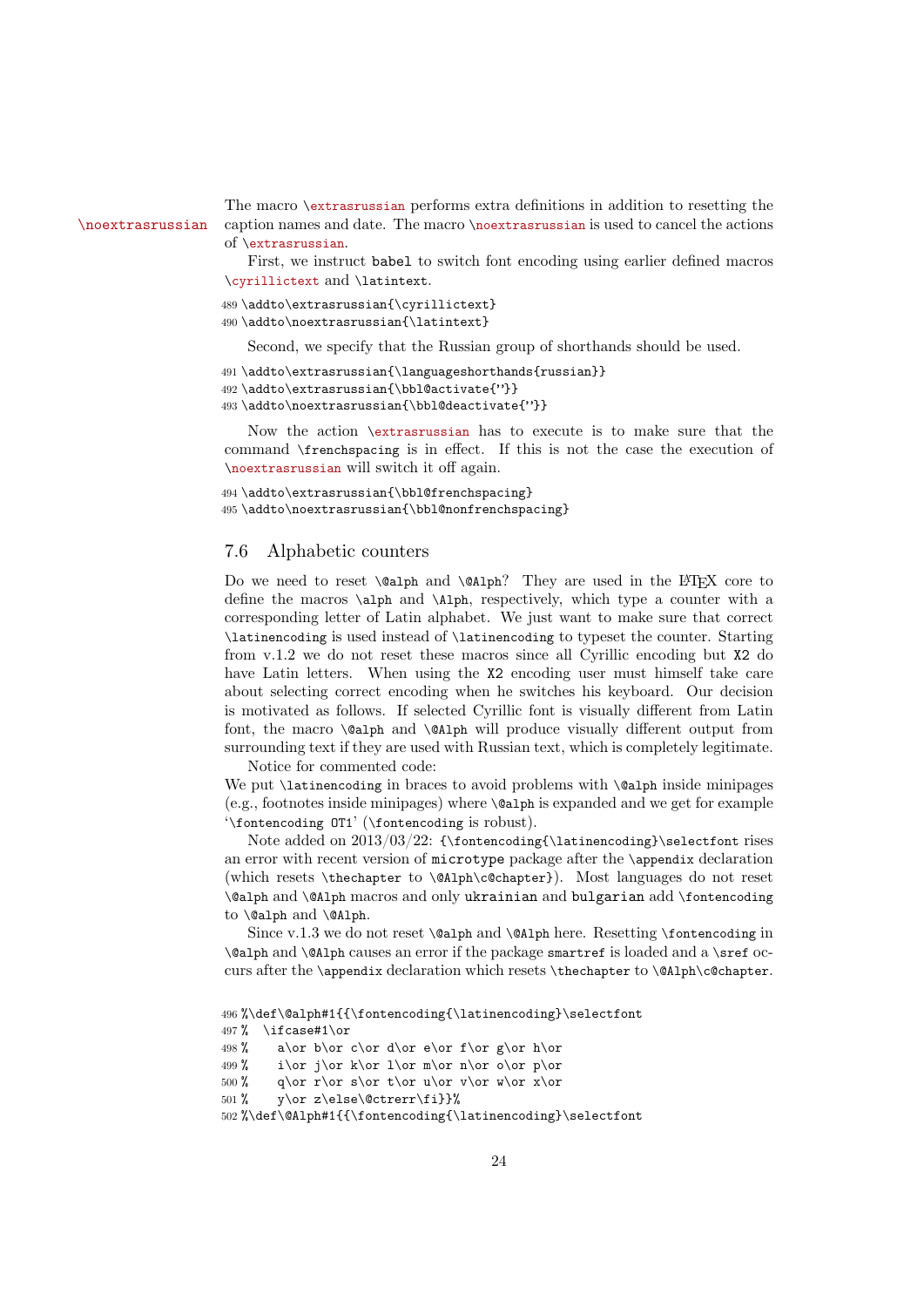503 % \ifcase#1\or 504 % A\or B\or C\or D\or E\or F\or G\or H\or 505 % I\or J\or K\or L\or M\or N\or O\or P\or 506 % Q\or R\or S\or T\or U\or V\or W\or X\or 507 % Y\or Z\else\@ctrerr\fi}}%

We add new enumeration style for Russian manuscripts with Cyrillic letters.

\Asbuk We begin by defining \Asbuk which works like \Alph, but produces (uppercase) Cyrillic letters instead of Latin ones. The letters YO, ISHRT, HRDSN, ERY, and SFTSN are skipped, as usual for such enumeration.

```
508 \def\Asbuk#1{\expandafter\russian@Alph\csname c@#1\endcsname}
509 \if@uni@ode
510 \def\russian@Alph#1{\ifcase#1\or
511 А\or Б\or В\or Г\or Д\or Е\or Ж\or
512 3\or M\or K\or J\or M\or H\or O\or
513 \Pi\or P\or C\or T\or Y\or \Phi\or X\or514 Ц\or Ч\or Ш\or Щ\or Э\or Ю\or Я\else\@ctrerr\fi}
515 \else
516 \def\russian@Alph#1{\ifcase#1\or
517 \CYRA\or\CYRB\or\CYRV\or\CYRG\or\CYRD\or\CYRE\or\CYRZH\or
518 \CYRZ\or\CYRI\or\CYRK\or\CYRL\or\CYRM\or\CYRN\or\CYRO\or
519 \CYRP\or\CYRR\or\CYRS\or\CYRT\or\CYRU\or\CYRF\or\CYRH\or
520 \CYRC\or\CYRCH\or\CYRSH\or\CYRSHCH\or\CYREREV\or\CYRYU\or
521 \CYRYA\else\@ctrerr\fi}
522 \fi
```
\asbuk The macro \asbuk is similar to \alph; it produces lowercase Russian letters.

```
523 \def\asbuk#1{\expandafter\russian@alph\csname c@#1\endcsname}
524 \if@uni@ode
525 \def\russian@alph#1{\ifcase#1\or
526 a\or 6\or B\or r\or A\or e\or x\or527 3\or \pi\or \pi\or \pi\or \pi\or \pi\or o\or
528 п\or p\or c\or \gamma\or y\or \phi\or x\or
529 \pi\or \pi\or \pi\or \pi\or \ so\or \ n\else\@ctrerr\fi530 \else
531 \def\russian@alph#1{\ifcase#1\or
532 \cyra\or\cyrb\or\cyrv\or\cyrg\or\cyrd\or\cyre\or\cyrzh\or
533 \cyrz\or\cyri\or\cyrk\or\cyrl\or\cyrm\or\cyrn\or\cyro\or
534 \cyrp\or\cyrr\or\cyrs\or\cyrt\or\cyru\or\cyrf\or\cyrh\or
535 \cyrc\or\cyrch\or\cyrsh\or\cyrshch\or\cyrerev\or\cyryu\or
536 \cyrya\else\@ctrerr\fi}
537 \fi
```
Babel 3.9 has introduced a notion of a language attribute. An ancient attribute changes default behavior, which uses modern Russian spelling, an activates an alternative set of captions and date macros suitable for typesetting ancient Slavonic and Church books.

```
538 \bbl@declare@ttribute{russian}{ancient}{%
539 \PackageInfo{babel}{Russian attribute set to ancient}%
540 \let\captionsrussian=\captionsrussian@ancient
541 \let\daterussian=\daterussian@ancient
542 }
```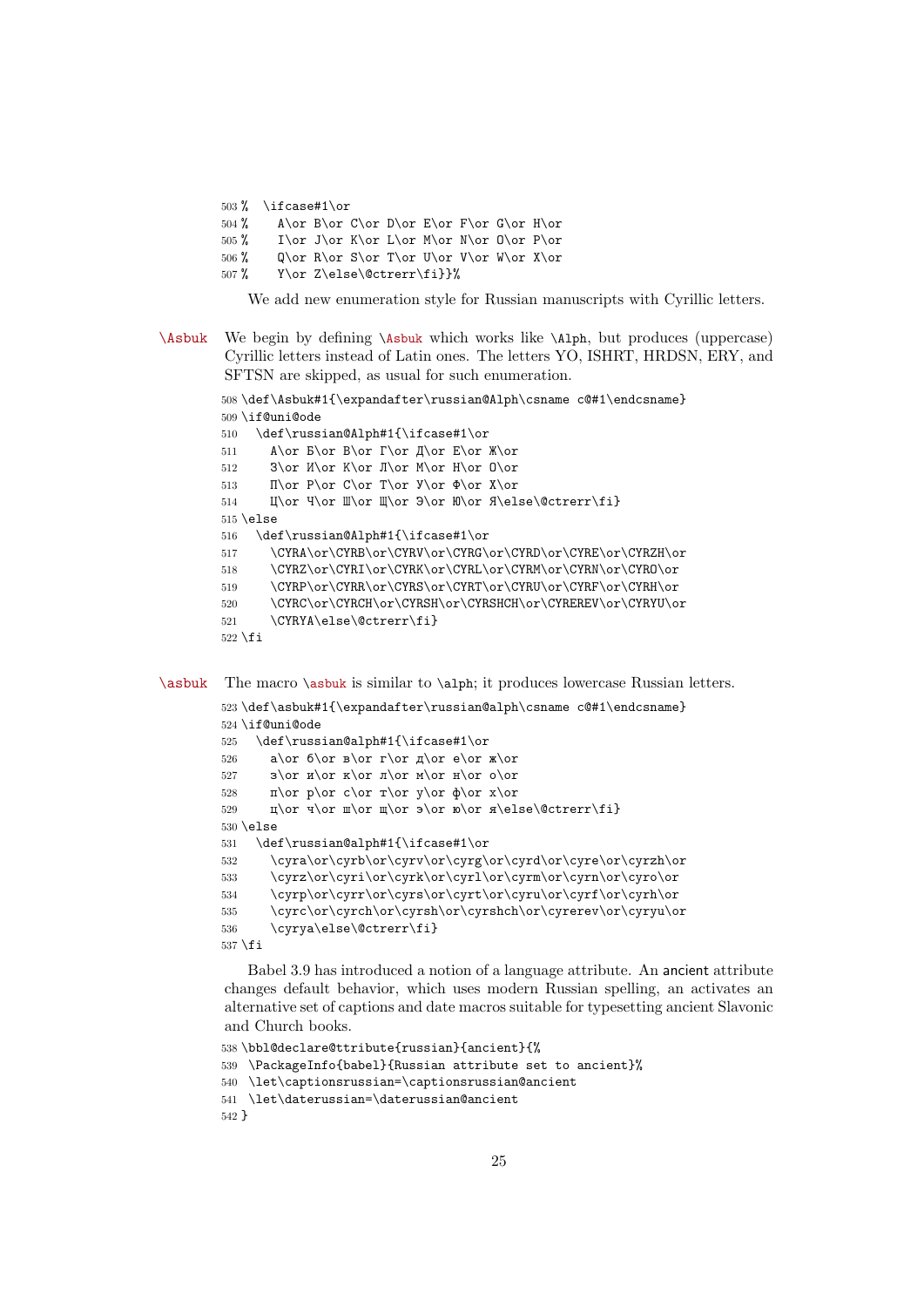We don't want for long internal macros to waste memory. So we declare them to be usable within the preamble only.

```
543 \@onlypreamble\captionsrussian@ancient
544 \@onlypreamble\daterussian@ancient
```
### 7.7 Cyrillic math

For compatibility with older Russian packages we could define the \No macro. However the Russian number sign is now superseded with \textnumero. Moreover, it can be found on the keyboard. Therefore we discard \No since v.1.2.

```
545 %\DeclareRobustCommand{\No}{%
```

```
546 % \ifmmode{\nfss@text{\textnumero}}\else\textnumero\fi}
```
As of version 1.2 the macros \cyrmath.. are not supported any more. They require package textmath which is not available now. Instead of \cyrmath.. it is advised to use corresponding \text.. commands; they do work in math mode.

```
547 %\RequirePackage{textmath}
```

```
548 % \@ifundefined{sym\cyrillicencoding letters}{}{%
```

```
549 % \SetSymbolFont{\cyrillicencoding letters}{bold}\cyrillicencoding
```
550 % \rmdefault\bfdefault\updefault

```
551 % \DeclareSymbolFontAlphabet\cyrmathrm{\cyrillicencoding letters}
```
And we need few commands to switch to different variants.

```
552 %\DeclareMathAlphabet\cyrmathbf\cyrillicencoding
553 % \rmdefault\bfdefault\updefault
554 %\DeclareMathAlphabet\cyrmathsf\cyrillicencoding
555 % \sfdefault\mddefault\updefault
556 %\DeclareMathAlphabet\cyrmathit\cyrillicencoding
557 % \rmdefault\mddefault\itdefault
558 %\DeclareMathAlphabet\cyrmathtt\cyrillicencoding
559 % \ttdefault\mddefault\updefault
560 %
561 %\SetMathAlphabet\cyrmathsf{bold}\cyrillicencoding
562 % \sfdefault\bfdefault\updefault
563 %\SetMathAlphabet\cyrmathit{bold}\cyrillicencoding
564 % \rmdefault\bfdefault\itdefault
565 %}
```
 $\mathsf{h}$  $\ch$ \tg \ctg \arctg We also define few math operator names according to Russian typesetting tradi tions. Some math functions in Russian math books have names different from English writings. For example, sinh in Russian is called sh. Special consideration needs the macro \th that conflicts with the text symbol \th defined in Latin 1 encoding:

```
\arcctg
```

```
\th
     566 \AtBeginDocument{%
     567 \@ifpackageloaded{amsopn}
```

```
\cth
\cosec
       568 {%
```
569 \DeclareMathOperator{\sh}{sh}%\MakeRobust\sh

```
570 \DeclareMathOperator{\ch}{ch}%\MakeRobust\ch
```

```
571 \DeclareMathOperator{\tg}{tg}%\MakeRobust\tg
```

```
572 \DeclareMathOperator{\ctg}{ctg}%\MakeRobust\ctg
```

```
573 \DeclareMathOperator{\arctg}{arctg}%\MakeRobust\arctg%
```

```
574 \DeclareMathOperator{\arcctg}{arcctg}%\MakeRobust\arcctg%
```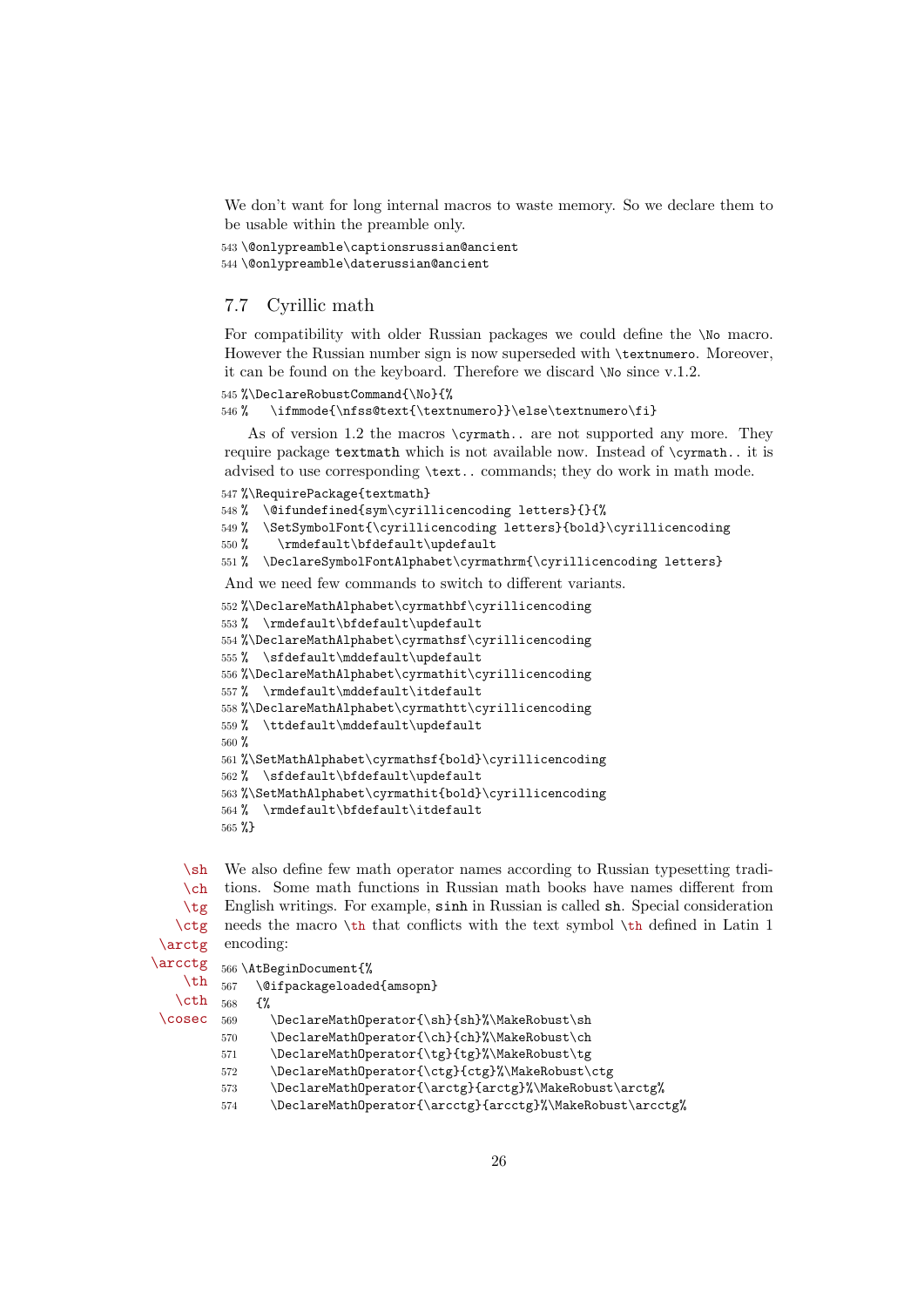```
575 \DeclareMathOperator{\cth}{cth}%\MakeRobust\cth%
576 \DeclareMathOperator{\cosec}{cosec}%\MakeRobust\cosec%
577 \DeclareMathOperator{\math@th}{th}%
578 }{%
579 \DeclareRobustCommand\sh{\mathop{\operator@font sh}\nolimits}%\MakeRobust\sh%
580 \DeclareRobustCommand\ch{\mathop{\operator@font ch}\nolimits}%\MakeRobust\ch%
581 \DeclareRobustCommand\tg{\mathop{\operator@font tg}\nolimits}%\MakeRobust\tg%
582 \DeclareRobustCommand\ctg{\mathop{\operator@font ctg}\nolimits}%\MakeRobust\ctg%
583 \DeclareRobustCommand{\arctg}{\mathop{\operator@font arctg}\nolimits}%
584 \DeclareRobustCommand\arcctg{\mathop{\operator@font arcctg}\nolimits}%\MakeRobust\arcctg%
585 \DeclareRobustCommand\cth{\mathop{\operator@font cth}\nolimits}%\MakeRobust\cth%
586 \label{thm:1} $$\DeclarehobustCommand\cosec{\mathbf{\operatortt{cont} cosec}\nolimits}\MakeRobust\cosec\587 \DeclareRobustCommand{\math@th}{\mathop{\operator@font arctg}\nolimits}%
588 }%
589 % \addto\extrasrussian{%
590 % \babel@save{\th}%
591 % \let\text@th\th
592 % %\def\th{\TextOrMath{\text@th}{\math@th}}%
593 % \DeclareRobustCommand{\th}{\TextOrMath{\text@th}{\math@th}}
594 % }%
595 \let\text@th\th
596 \DeclareRobustCommand{\th}{\TextOrMath{\text@th}{\math@th}}
597 }
```

```
\Prob
Finally, we define some rare Russian mathematical symbols:
```

```
\Variance
     \nod 599\def\Variance{\mathop{\kern\z@\mathsf{D}}\nolimits}
     \nok
600 \if@uni@ode
     \NOD 601
     \NOK 602
    \Proj
           598\def\Prob{\mathop{\kern\z@\mathsf{P}}\nolimits}
                 \def\nod{\mathop{\mathrm{н.о.д.}}\nolimits}
                 \label{thm:main} $$\def\n0k{\math\mathp{\mathbf{H.o.K.}}\nolimits} \nolimits \,603 \def\NOD{\mathop{\mathrm{НОД}}\nolimits}
            604 \def\NOK{\mathop{\mathrm{HOK}}\nolimits}
            605 \def\Proj{\mathop{\mathrm{Пр}}\nolimits}
            606 \else
            607 \def\nod{\mathop{\textnormal{\cyrn.\cyro.\cyrd.}}\nolimits}
            608 \def\nok{\mathop{\textnormal{\cyrn.\cyro.\cyrk.}}\nolimits}
            609 \def\NOD{\mathop{\textnormal{\CYRN\CYRO\CYRD}}\nolimits}
            610 \def\NOK{\mathop{\textnormal{\CYRN\CYRO\CYRK}}\nolimits}
            611 \def\Proj{\mathop{\textnormal{\CYRP\cyrr}}\nolimits}
            612 \fi
```
### 7.8 Final settings

The macro \ldf@finish does work needed at the end of each .ldf file. This includes resetting the category code of the @-sign, loading a local configuration file, and preparing the language to be activated at \begin{document} time.

613 \ldf@finish{russian}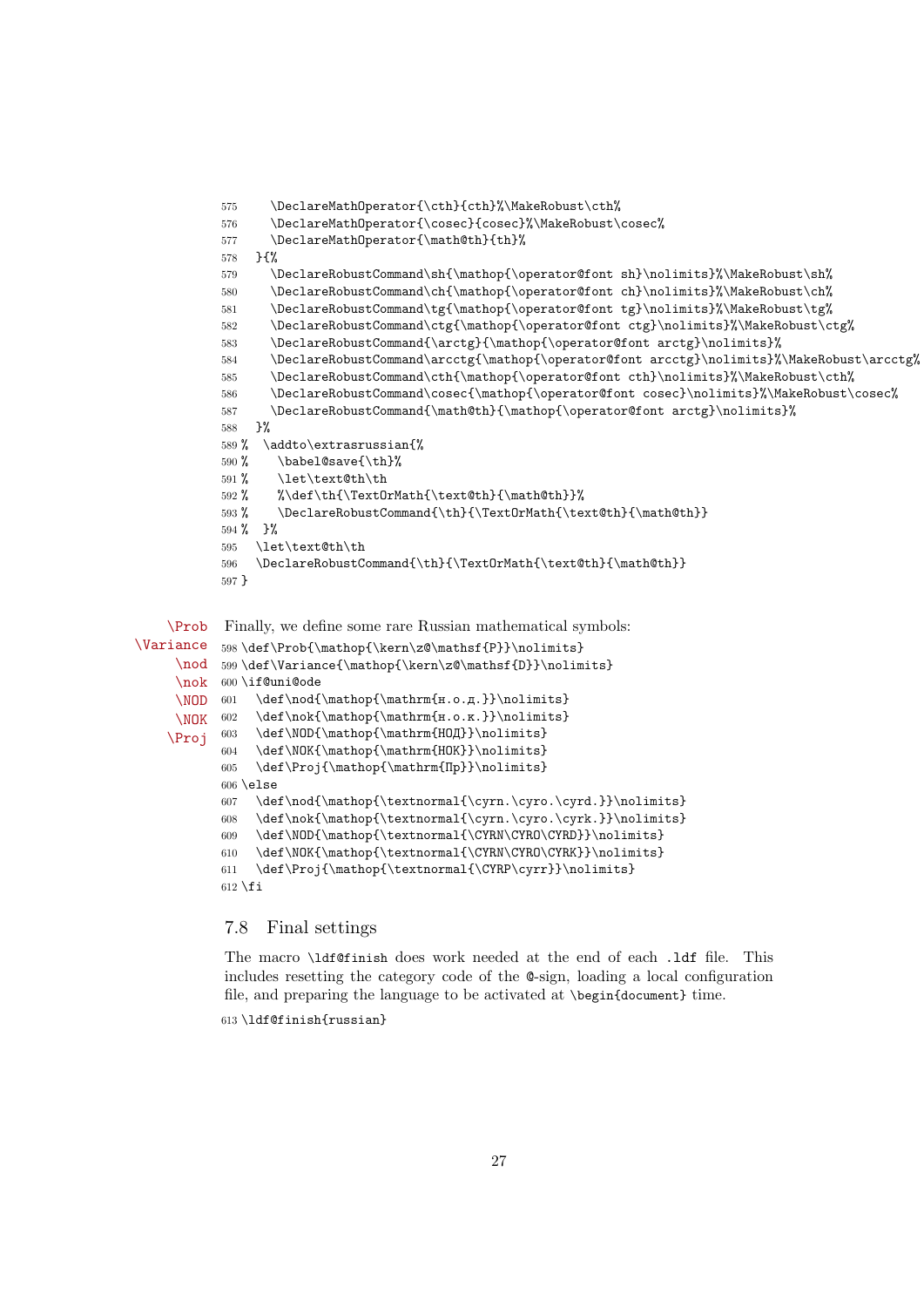# <span id="page-27-0"></span>8 Change History

| 1.1a                                             |                |
|--------------------------------------------------|----------------|
| General: use \russianhyphenmins                  |                |
| to store the correct values $\ldots$ 23          |                |
| Use the new mechanism for                        |                |
| dealing with active characters . 13              |                |
| 1.1 <sub>b</sub>                                 |                |
| General: Added switch to LWN                     |                |
| encoding $\ldots \ldots \ldots \ldots \ldots 23$ |                |
| 1.1c                                             |                |
| General: Replaced \undefined with                |                |
| \@undefined and \empty with                      | 1              |
| <b>\@empty</b> for consistency with              |                |
|                                                  |                |
| 1.1d                                             | 1              |
| General: Moved the definition of                 |                |
| \atcatcode right to the                          |                |
| beginning.<br>. 8                                | $\overline{1}$ |
| Now use \ldf@finish to wrap up 27                |                |
| Now use <i>\LdfInit to perform</i>               |                |
| initial checks $\dots \dots \dots \dots \dots$ 8 |                |
| 1.1e                                             |                |
| General: Added closing brace to                  | 1              |
| second argument of \LdfInit  8                   |                |
| 1.1f                                             |                |
| General: Add macro for thin space                | $\mathbf{1}$   |
| between initials $\ldots \ldots \ldots$<br>15    |                |
| Added definitions of Cyrillic                    |                |
| emdash stuff and thin<br>space $\ldots$ . 8      | 1              |
| Added switch for doublequote                     |                |
| shorthands $\ldots \ldots \ldots \ldots 13$      | 1              |
| 1.1k                                             |                |
| General: replaced all \penalty\@M                | 1              |
| with $\backslash$ nobreak  8                     |                |
| 1.11                                             |                |
| General: Made not using inputenc a               | 1              |
| warning instead of an error $\ldots$ 12          |                |
| 1.1 <sub>m</sub>                                 |                |
| General: Now use                                 | 1              |
| \providehyphenmins to                            |                |
| provide a default value $\ldots \ldots$ 23       |                |
| 1.1 <sub>o</sub>                                 |                |
| General: \latintext is already                   |                |
| defined by the core of babel $\dots$             | 1<br>12        |
| \textlatin already defined by                    |                |
| the core of babel $\dots \dots \dots$            | 12             |
| 1.2                                              | 1              |
| \latinencoding: Removed                          |                |
| $\lambda$ : $\lambda$ 9                          |                |
| General: \englishhyphenmins is                   |                |
| removed  23                                      |                |
| $\lambda$ removed                                | 12             |
| Added EU1 and EU2 encodings 12                   |                |

| Change definition of $\th$<br>26                                |
|-----------------------------------------------------------------|
| Check for LuaTeX $\dots \dots \dots$ 8                          |
| EU1 and EU2 encodings added.<br>10<br>Removed \English and \Eng |
| $macros \ldots \ldots \ldots \ldots \ldots \ldots$<br>11        |
| Removed LWN encoding $\dots$<br>12                              |
| Removed test for present of                                     |
| encoding files $\dots \dots \dots$<br>10                        |
| Unicode code-points added for                                   |
| LuaLaTeX $\ldots \ldots \ldots \ldots 16, 21$                   |
| 1.2a                                                            |
| General: Indentation of 1st                                     |
| paragraph removed $\ldots \ldots \ldots 8$                      |
| 1.2 <sub>b</sub>                                                |
| General: Renamed to russianu to                                 |
| work with babel-beta $3.9 \ldots 8$                             |
| 1.3                                                             |
| General: Removed \@alph and                                     |
| 24<br>$\alpha$ lph                                              |
| Removed switch for doublequote                                  |
| shorthands $\dots \dots \dots \dots$<br>13                      |
| 1.3 <sub>b</sub>                                                |
| General: Renamed to russianb to                                 |
| work with babel $3.9 \ldots \ldots \ldots 8$                    |
| 1.3c                                                            |
| General: Fix bug in \daterussian.<br>8                          |
| 1.3d                                                            |
| General: Fix bug in $\Peroj$<br>8                               |
| 1.3e                                                            |
| General: Update documentation<br>8                              |
| 1.3f                                                            |
| General: Update documentation for                               |
| generating by pdflatex.exe $\dots$ . 8                          |
| 1.3 <sub>g</sub>                                                |
| General: Added support for revtex4                              |
| and reviex4-1 classes $\dots \dots$<br>8                        |
| 1.3 <sub>h</sub>                                                |
| General: $\cyrdash$ is redefined<br>8                           |
| Bugs fixed in captions for revtex4                              |
| and revtex4-1 $\dots$ .<br>8                                    |
| Reviex captions fixed $\ldots \ldots \ldots 17$                 |
| 1.3i                                                            |
| General: \NOD and similar                                       |
| $log$ -functions fixed  26                                      |
| 1.3j                                                            |
| General: Default for \cyrdash is                                |
| provided<br>15                                                  |
| Log-like functions made robust.<br>26                           |
| Removed check if inputenc is                                    |
|                                                                 |

TU encoding added . . . . . . . . . 10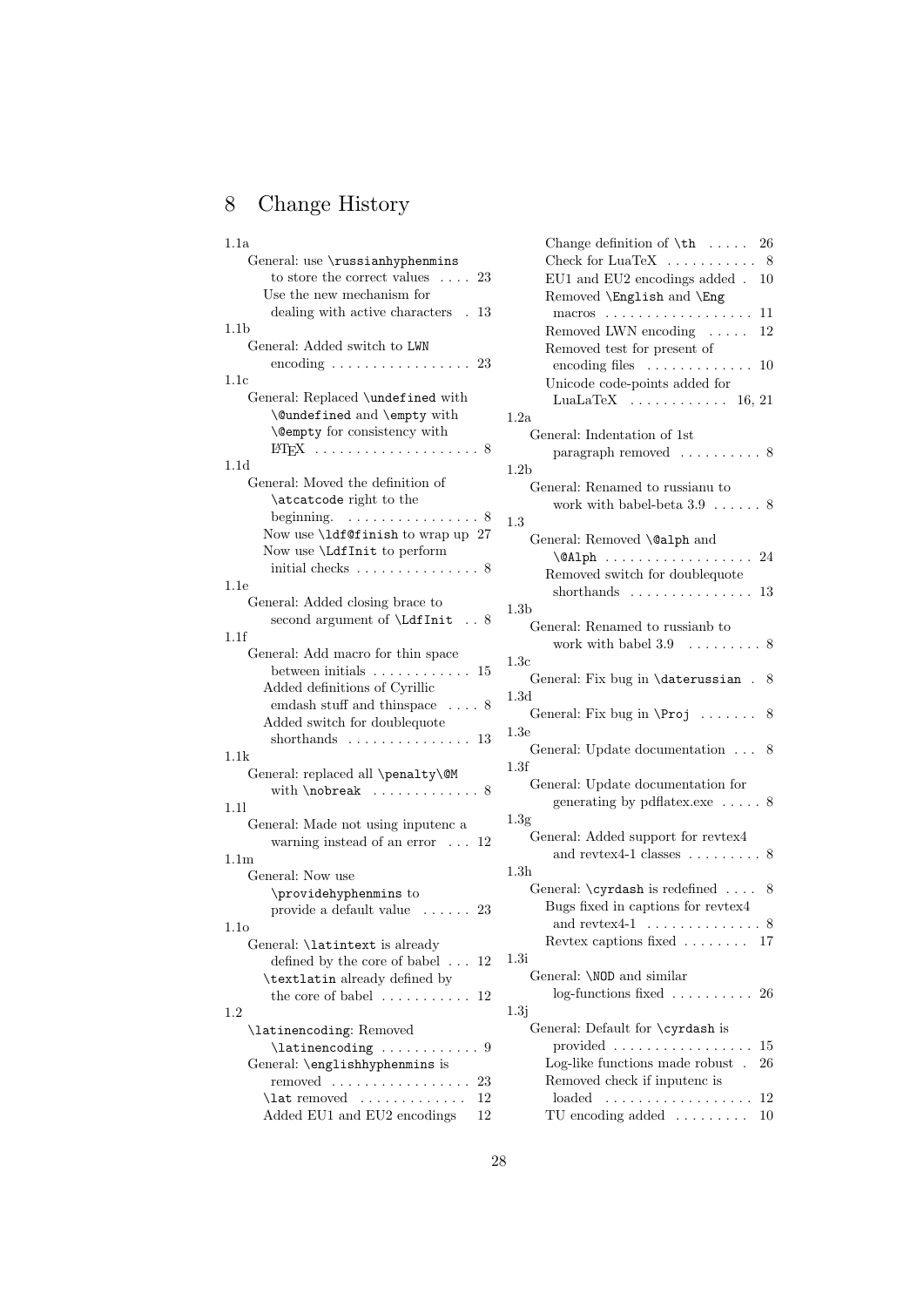| 1.3k                                            | $1.3\mathrm{m}$                          |
|-------------------------------------------------|------------------------------------------|
| General: Bug in definition of                   | General: \@Bcdash redefined to add       |
| $\lambda$ 8                                     | 1pt space on both sides $\dots \dots 15$ |
| 1.31                                            | \cyrdash defaults to                     |
| General: Added support to hyperref              | $\texttt{\texttt{textendash}}$ $15$      |
| $package \dots \dots \dots \dots \dots \dots 8$ | \cyrdash is now alias to                 |
| Modified shorthands $\dots \dots 14$            | $\texttt{\texttt{textendash}}$ 8         |

## <span id="page-28-0"></span>9 Index

Numbers written in dark blue refer to the page where the corresponding entry is described; numbers in black roman refer to the code lines where the entry is used.

| Symbols                              | \Accepted@name                          | $\boldsymbol{\theta}$                        |
|--------------------------------------|-----------------------------------------|----------------------------------------------|
| $\vee$ 108                           | 213, 271, 345, 418<br>$\mathbf{r}$      | 550, 553, 562, 564<br>i.                     |
| \-<br>129                            | \acknowledgmentsname                    | \bibname 156, 222, 287, 357                  |
| $\Delta$ sadash  133, 137            | $. \ 206, 264, 338, 411$                |                                              |
| 502                                  | $\acronymname$                          | С                                            |
| \@Bcdash  134, 139, 141              | . 178, 244, 323, 396                    | \captionsrussian                             |
| $\text{CCdash} \dots 135, 143$       | $\adddialect \dots \dots$<br>14         | $\ldots$ . 152, 186,                         |
| $\setminus$ ess<br>110               | \addto  152, 186,                       | 200, 279, 332, 540                           |
| $\alpha$ lph<br>496                  | 200,<br>218,<br>258,                    | \captionsrussian@ancient                     |
| \@ctrerr  501, 507,                  | 279, 332,<br>350,                       | $\ldots$ 218, 258,                           |
| 514, 521, 529, 536                   | 405, 425,<br>489,                       | 350, 405, 540, 543                           |
| \@ifclassloaded                      | 490,<br>491,<br>492,                    | \captionsrussian@modern                      |
| . 194, 197, 199,                     | 493, 494, 495, 589                      | $\ldots \ldots 151, 278$                     |
| 255, 257, 331, 404                   | $\alpha$<br>123                         | \ccname 171, 237, 314, 387                   |
| \@ifpackageloaded 87,567             | $\lambda$ $\lambda$                     | $\cdots$ 130, 131                            |
| $\setminus$ Cifundefined  159,       | .175, 241, 318, 391                     | $\cdp@elt \ldots$ 23                         |
| 225, 292, 362, 548                   | \andname 207, 265, 339, 412             | $\cosh 35$                                   |
| \@keys@name                          | $\apph{\text{opendixesname}}$           | $\ch$ 570, 580                               |
| $. \quad 209, 267, 341, 414$         | $. \quad 205, 263, 337, 410$            | $\Lambda$                                    |
| $\Omega$ : $\Omega$ 13               | $\operatorname{Lappendixname}$          | . 157, 223, 289, 359                         |
| \@onlypreamble  40,                  | 158, 224, 290, 360                      | $\{\text{contentsmame} \dots \dots \}$       |
| 41, 42, 43, 543, 544                 | $\arcctg$ 574, 584                      | $\ldots$ . 160, 161,                         |
| <b>Qpacs@name</b>                    | $\arctg$ 573, 583                       | 162, 226,<br>227,                            |
| $. \ 208, 266, 340, 413$             | $\Lambda$ sbuk<br>508                   | 228, 293,<br>295,                            |
| \@setcyrillicencoding                | 523<br>$\a$ sbuk                        | 297, 363, 365, 367                           |
| $\ldots$ 16, 38, 40, 61              | \AtBeginDocument 61,566                 | \cosec $576, 586$                            |
| $\text{Qundefined} \dots \dots \ 12$ |                                         | \ctg 572, 582                                |
| $\text{Quni@odetrue} \dots 10, 11$   | .166, 232, 307, 380                     | $\text{t}$ 575, 585                          |
|                                      |                                         | \CurrentOption<br>487                        |
|                                      | B                                       | $\C{YRC}$<br>520                             |
| $\setminus$ 175, 283, 300,           | $\bablel@save \ldots$<br>590            | \CYRCH 312, 385, 520                         |
| 306,<br>303,<br>309.                 | $\bb{0}$ activate  106, 492             | \cyrdash 138, 140, 142,                      |
| 318, 321,<br>370,                    | \bbl@allowhyphens . 129                 | 144, 146, 147, 149                           |
| 374, 381, 391, 394                   | \bbl@deactivate 107, 493                | $\qquad \ldots \ldots$<br>535                |
|                                      | \bbl@declare@ttribute                   | \cyrhrdsn . 370, 374, 375                    |
| A                                    | . 538                                   | \cyrillicencoding .                          |
| $\Delta A$ 82, 85                    | \bbl@frenchspacing<br>494               | 21, 37,<br><b>Contract Contract Contract</b> |
| . 83, 84<br>\aa                      | \bbl@nonfrenchspacing                   | 44, 47, 49, 51, 53,                          |
| \abstractname                        | . 495                                   | 58, 60, 65, 66, 95,                          |
|                                      | . $155, 221, 285, 355$ \begingroup  108 | 97, 99, 548, 549,                            |
|                                      |                                         |                                              |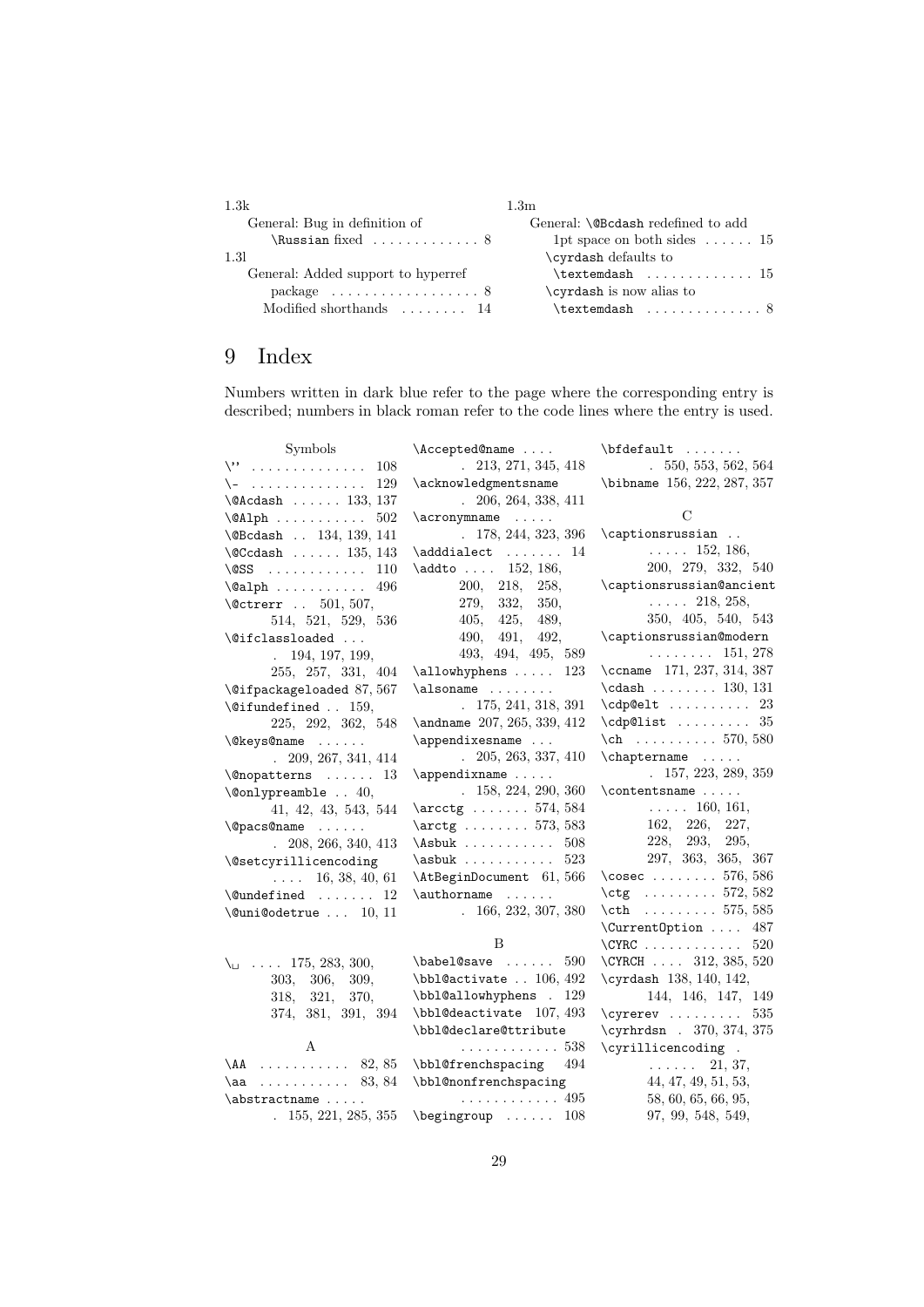551, 552, 554, 556, 558, 561, 563 \cyrillictext . . . . . . . . . 64, 69, 80, 489 \CYRL . . . . . 288, 324, 325, 397, 398, 518 \cyrmathbf ....... 552 \cyrmathit .... 556, 563  $\qquad \ldots$  . . . . . . 551 \cyrmathsf .... 554, 561  $\qquad$  ...... 558 \cyryat . . . 354, 376, 378 D \Dated@name . . . . . . . 210, 268, 342, 415 \daterussian 425, 456, 541 \daterussian@ancient . 440, 471, 541, 544 \day . . 426, 441, 457, 472 \declare@shorthand . 113, 114, 115, 116, 118, 119, 120, 121, 124, 145 \DeclareMathAlphabet . 552, 554, 556, 558 \DeclareMathOperator  $\ldots$  . 569, 570, 571, 572, 573, 574, 575, 576, 577 \DeclareRobustCommand  $\cdots$  . . . . 63, 64. 70, 76, 545, 579, 580, 581, 582, 583, 584, 585, 586, 587, 593, 596 \ifdefined 4, 10, 11, \DeclareSymbolFontAlphabet . . . . . . . . . . . . 551 \DeclareTextCommand . . . . . . . . . . 84, 85 \DeclareTextFontCommand . . . . . . . . . . . . 80 \DeclareTextSymbolDefault \discretionary .... 123 \dq . . . . . . . . . . . . . 111 E \edef 18, 19, 47, 49, 51, 53 \enclname . . . . . . . . . 170, 236, 313, 386 \encodingdefault .. . . . . . . . 66, 72, 78  $\end{group}$ ......  $109$ \lat . . . . . . . . . . . . . 79

. . . . . . . . . . 82, 83 \input . . . . . . . . . . . 60 \Eng . . . . . . . . . . . . . 75 \English . . . . . . . 70, 75 \englishhyphenmins . 73 \eqdeclaration .... 188  $\text{terms}$ sage ...... 136 \exhyphenpenalty 140, 142 \extrasrussian . 489, 491, 492, 494, 589 F \figurename . . . . . . . 167, 233, 310, 383 \figuresname ..... . 203, 261, 335, 408 \fontencoding . . . . . 65, 71, 77, 496, 502  $\{\text{futurelet} \dots \dots \ 128\}$ G  $\verb|\glossaryname| \ldots.$ . 177, 243, 321, 394 \guillemotleft .... 115 \guillemotright ... 116 H \headtoname . . . . . . . 172, 238, 315, 388 I  $\iint@uni@ode$  ..... 4, 9, 30, 45, 88, 150, 424, 509, 524, 600 \ifcase 426, 441, 457, 472, 497, 503, 510, 516, 525, 531 46, 48, 91, 185, 247 \ifmmode ........ 546 \ifnum . 199, 257, 331, 404 \indexname . . . . . . . . 165, 231, 304, 377 \initiate@active@char . . . . . . . . . . . . 105 \itdefault .... 557, 564 K \kern . . 123, 142, 598, 599 L \l@english . . . . . . . . 74 \l@russian . . . 12, 14, 68 \languageshorthands 491

\latinencoding 16, 71, 72, 77, 78, 496, 502 \latintext . . 76, 79, 490 \ldf@finish . . . . . . 613 \LdfInit . . . . . . . . . . 3 \leavevmode ...... . 119, 139, 141, 143 \listfigurename 163, 201, 229, 259, 298, 333, 369, 406 \listtablename . 164, 202, 230, 260, 301, 334, 373, 407 \lofname 201, 259, 333, 406 \lotname 202, 260, 334, 407  $\text{lowercase} \dots \dots \ 60$ \lstlistingname . . . . 179, 245, 324, 397 \lstlistlistingname . 180, 246, 325, 398 \luatexversion 10, 48, 91 M \MakeRobust 569, 570, 571, 572, 573, 574, 575, 576, 579, 580, 581, 582, 584, 585, 586 \math@th . . . . . . 577, 587, 592, 593, 596 \mathchar . . . . . . . . 110 \mathop . . . 579, 580, 581, 582, 583, 584, 585, 586, 587, 598, 599, 601, 602, 603, 604, 605, 607, 608, 609, 610, 611  $\mathbf{m}$  . . . . . . . 601, 602, 603, 604, 605 \mathsf ....... 598, 599 \mddefault 555, 557, 559 \mdqoff ......... <u>106</u> \mdqon . . . . . . . . . . . 106 \MessageBreak . 5, 56, 57 \month . 426, 441, 457, 472 N  $\neq$  . . . . . . . . . . . . . 9  $\n\frac{\text{st}}{\text{st}} \ldots \ldots \quad 546$ \No . . . . . . . . . . . . . 545 \nobreakspace . . 188, 189 \NOD . . . . . . . . . 603, 609  $\mod$  . . . . . . . . . 601, 607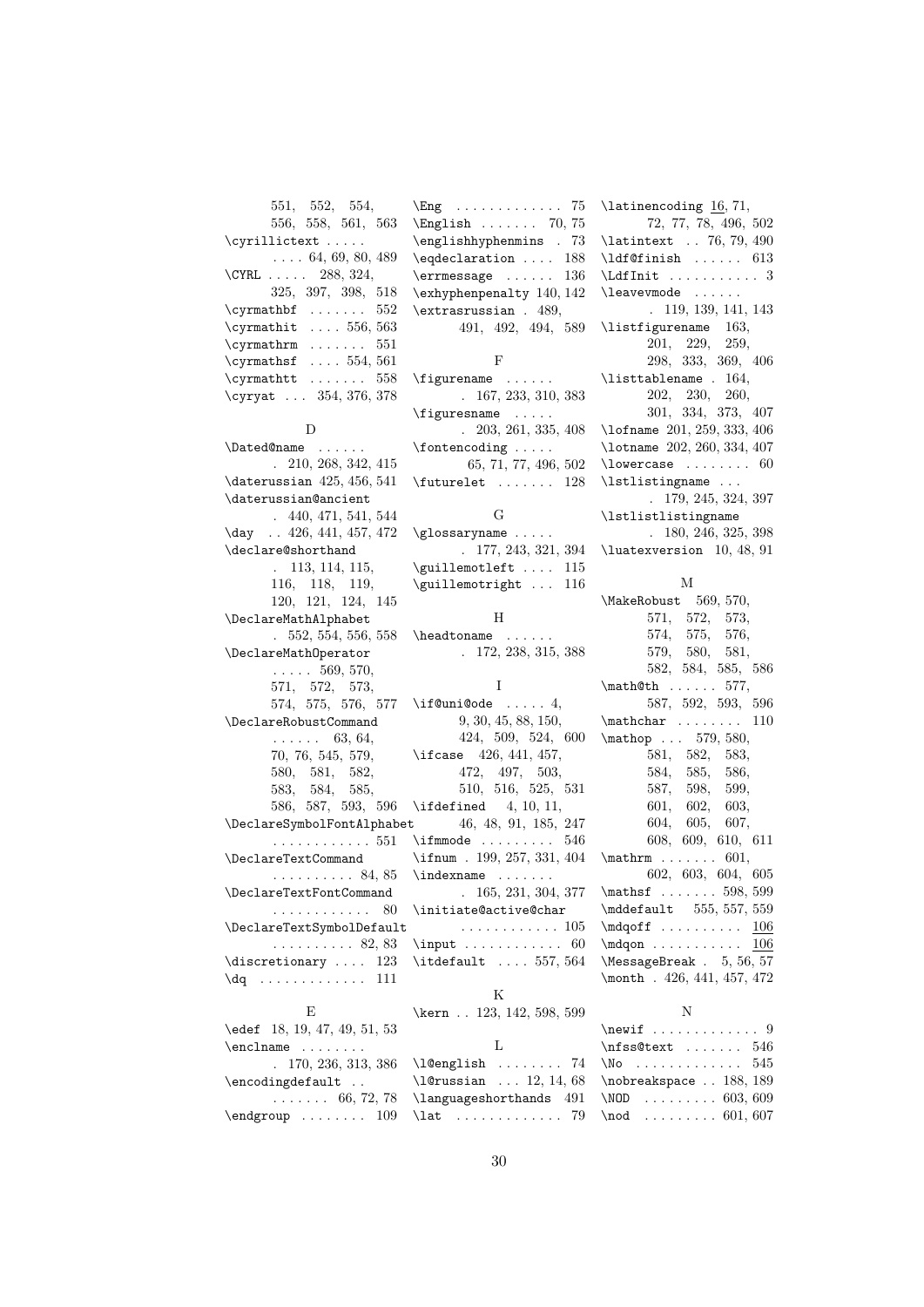\noextrasrussian ..  $\ldots$  . 490, 493, 495 \NOK . . . . . . . . . 604, 610  $\backslash$ nok . . . . . . . . . 602, 608 \nolimits . 579, 580, 581, 582, 583, 584, 585, 586, 587, 598, 599, 601, 602, 603, 604, 605, 607, 608, 609, 610, 611 \nomname . . 185, 187, 247, 249, 326, 399 \notesname . . . . . . . . 181, 251, 327, 400  $\text{number} \dots 426,$ 439, 441, 454, 457, 470, 472, 485 O \operator@font . . . .  $\ldots$  . 579, 580,

581, 582, 583, 584, 585, 586, 587

### P

| $\pi$ 142                       |
|---------------------------------|
| $\P$ ackage $Error$ $5$         |
| \PackageInfo  146, 539          |
| \PackageWarning                 |
| $\ldots$ 55, 89, 92, 100        |
| \pagedeclaration  189           |
| \pagename                       |
| . 173, 239, 316, 389            |
| $\partial$                      |
| 169, 235, 312, 385              |
| $\penalty \dots 140, 142$       |
| \prefacename                    |
| . 153, 219, 280, 351            |
| $\P$ rob $598$                  |
| $\Proj$ 605, 611                |
| $\propto$                       |
| . 176, 242, 319, 392            |
| \providehyphenmins              |
| $\cdots \cdots \cdots$ 487, 488 |
|                                 |

\ProvidesLanguage ... 1 \space .... 146, 378, \Published@name . . . . 214, 272, 346, 419  $\Omega$  $\label{thm:q}$ R  $\rm\,$  . . . . . . . . . . . . 84, 85

\Received@name . . . . . 211, 269, 343, 416 \refname 154, 220, 282, 353 \RequirePackage . . . 547 \reserved@a 94, 95, 96, 97, 98, 99, 109, 112 \Revised@name . . . . . . 212, 270, 344, 417 \rmdefault ....... . 550, 553, 557, 564  $\N$ ussian . . . . . . . . . . 63 \russian@Alph . . . . .  $\ldots$  . 508, 510, 516 \russian@alph . . . . .  $\ldots$  . . . 523, 525, 531 \russian@sh@emdash . . . . . . . . 126, 130 \russian@sh@hyphen . . . . . . . . 127, 129 \russian@sh@next 126, 128 \russian@sh@tmp 125, 128 \russianhyphenmins . 67 S \sce@a . . . . . . . . . 17, 24, 25, 26, 27, 28, 29, 31, 32, 33, 41 \sce@b ....... 18, 20, 42 \sce@c . . . . 19, 20, 21, 43 \seename 174, 240, 317, 390 \selectfont ......

| 65, 71, 77, 496, 502               |
|------------------------------------|
| $\setminus$ set@hyphenmins . 67,73 |
| \SetMathAlphabet 561, 563          |
| \SetSymbolFont  549                |
| $\setminus$ sfdefault  555, 562    |
| $\binom{569}{579}$                 |

439, 454, 470, 485  $\scriptsize\textsf{\,string}$  ......... 146 T \tablename . . . . . . . . 168, 234, 311, 384 \tablesname . . . . . . . 204, 262, 336, 409 \tempa@ . . . . . . . 132, 133 \tempb@ . . . . . . . 132, 134 \tempc@ . . . . . . 132, 135 \tempx@ 131, 133, 134, 135 \texorpdfstring ... . 117, 119, 122, 125  $\text{\texttt{t}} \ldots$  591, 592, 593, 595, 596  $\text{cyrillic} \dots$  . . . . . 80 \textnormal ... 607, 608, 609, 610, 611 \textnumero . . . . . . 546 \TextOrMath 592, 593, 596 \textormath ... 119, 123 \textquotedblleft . 114 \tg . . . . . . . . . . 571, 581  $\th$  . . . . . . 590, 591, 592, 593, 595, 596 \tocname 162, 228, 297, 367 \today . 426, 441, 457, 472  $\text{tdefault} \dots \dots \ 559$ \tw@ ........ 487, 488 U  $\undefined$  ..... 37, 44  $\upd$ efault .... 550,

553, 555, 559, 562

V \Variance ....... 599 X

\XeTeXrevision . . 11, 46 Y \year . . 439, 454, 470, 485